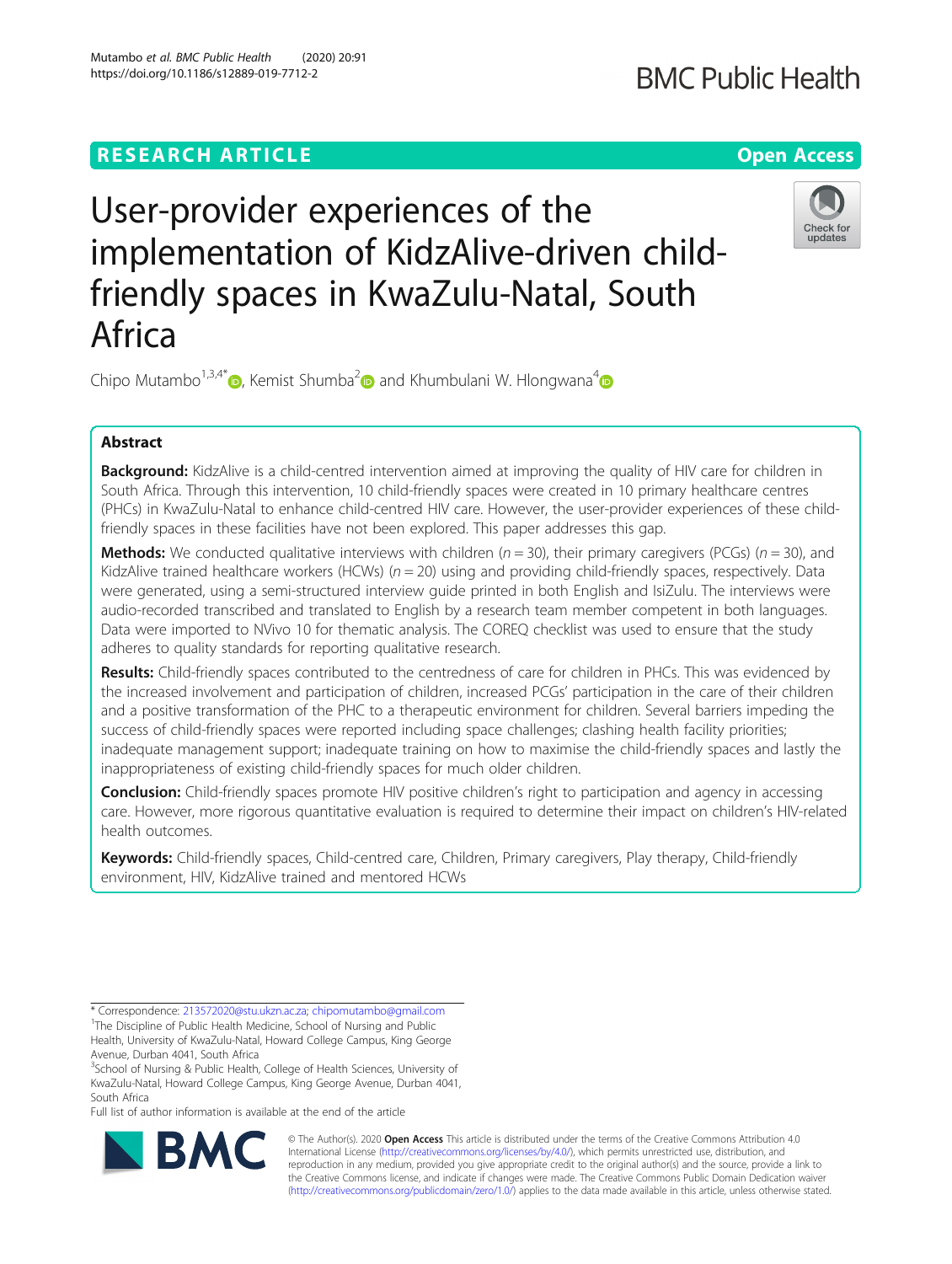# Key points

- Child-friendly spaces were enacted in PHCs in KwaZulu-Natal to create a healing environment for children living with HIV as part of a child-centred care initiative called KidzAlive.
- We interviewed users and providers of these childfriendly spaces to explore their experiences in these spaces.
- Users reported that child-friendly spaces increased their involvement and participation; increased PCGs' participation in the care of their children and positively transformed the PHC facility into a therapeutic environment.
- Several barriers impeding the success of childfriendly spaces were reported including space constraints; clashing health facility priorities; inadequate management support; inadequate training on how to maximise the child-friendly spaces and their inappropriateness for older children.

# Background

Children have, for some time, lagged behind in the global response to HIV  $[1, 2]$  $[1, 2]$  $[1, 2]$  $[1, 2]$  $[1, 2]$ . However, the recent increase in advocacy for child-centred approaches in HIV programmes is anticipated to mitigate this problem through being responsive to the needs of HIV seropositive children [[2](#page-13-0)–[6](#page-13-0)]. This is fuelled by the global paradigm shift from disease-focused care and healthcare worker (HCW) paternalism to patient-centred care [[7](#page-13-0)]. The Institute of Medicine (IOM) defines patient-centred care as: "Providing care that is respectful of, and responsive to, individual patient preferences, needs and values, and ensuring that patient values guide all clinical decisions" [\[8](#page-13-0)]. Childcentred care is built on the principle of patient-centred care [[6,](#page-13-0) [9](#page-13-0)]. The United Nations Convention on the Rights of the Child (UNCRC) serves as the Magna Carta of the child-rights based approach in promoting the provision of child-centred healthcare [[6,](#page-13-0) [10](#page-13-0)]. It integrates children's rights, parents' rights and contemporary child protection policies [\[9](#page-13-0)–[11](#page-13-0)]. However, studies also synonymise child-centred care with family-centred care [[6,](#page-13-0) [12](#page-13-0)]. The family-centred care philosophy posits that the family is the unit of care and that healthcare for children is a joint effort between PCGs, other family members and the HCWs who are given the responsibility of ensuring that the child is provided with care  $[10]$ . Although both concepts are cut from the same cloth of "centredness", family-centred care is widely celebrated and ingrained in various healthcare policies and guidelines [[12](#page-13-0)], yet childcentred care, is not, and remains largely elusive. However, recent publications have criticised family-centred care approaches for perpetuating HCW paternalistic ideologies and PCG dominance, thus creating an

asymmetrical relationship between the child, HCW and PCG, which stifles children's right to participation and decision-making in accessing healthcare service [\[12](#page-13-0)–[14\]](#page-13-0).

In support of child-centred care, some studies applaud this approach for being sensitive to the needs of each child [[10](#page-13-0), [15](#page-13-0)]. Accordingly, it addresses some of the child-related complexities that may have been overlooked by the generalised patient-centred care approach [[16\]](#page-13-0). Similar to patient-centred care, key principles underpinning the concept of holism are applicable to child-centred care, which include providing healthcare that puts the child at the forefront of care  $[6, 9]$  $[6, 9]$  $[6, 9]$  $[6, 9]$ ; amplification of the voice of the child  $[9, 17]$  $[9, 17]$  $[9, 17]$  $[9, 17]$  $[9, 17]$ ; prioritisation of the child's needs and values  $[18]$  $[18]$  $[18]$ ; listening to the child's experiences and interests [\[9](#page-13-0), [10\]](#page-13-0); and providing agefriendly information to increase children's understanding of their illness and how to manage it  $[11, 15]$  $[11, 15]$  $[11, 15]$  $[11, 15]$ . Other scholars suggest that child-centred care approaches celebrate childhood and acknowledge the cognitive, legal and cultural challenges and limitations associated with this stage of human development [\[9](#page-13-0), [10](#page-13-0)]. In addressing these gaps, child-centred approaches recognise children as "agentic beings" with the ability to actively influence their healthcare  $[6, 19]$  $[6, 19]$  $[6, 19]$  $[6, 19]$ .

However, the adoption and application of childcentred care approaches to the delivery of HIV services is still very limited. Nevertheless, there is evidence of the application of some of its constructs to HIV programmes for children [\[20](#page-13-0)–[22](#page-13-0)]. Furthermore, the concept has still not been defined extensively especially in the context of HIV, although some scholars are gradually realising the value of tailoring HIV services to be in sync with the needs of the child [[11](#page-13-0), [12](#page-13-0), [14,](#page-13-0) [22,](#page-13-0) [23\]](#page-13-0). A good example of such an intervention is the promotion of status disclosure for children living with HIV conducted in Namibia where a cartoon-based storybook was used to facilitate disclosure [[24,](#page-13-0) [25](#page-13-0)]. By applying the right to both information and participation, healthcare providers are providing children with age-appropriate information to facilitate disclosure and potentially improve medication adherence and achieve positive health outcomes [[26](#page-13-0)–[28](#page-13-0)]. The sharing of information through consultative sessions between HIV seropositive children, HCWs and PCGs has been shown to forge partnerships between the parties involved, and promote transparency and truthfulness, which are key to promoting status disclosure [\[26](#page-13-0)–[28\]](#page-13-0).

Child-centred care approaches do not only prioritise the child's needs but involve the key players that include the child's PCG(s), family, the broader community and the healthcare facility [[6,](#page-13-0) [10](#page-13-0), [29](#page-13-0)]. One of the key components of child-centred HIV care is the creation of a child-friendly healthcare environment  $[10, 30]$  $[10, 30]$  $[10, 30]$  $[10, 30]$ . There is evidence suggesting that modifying the healthcare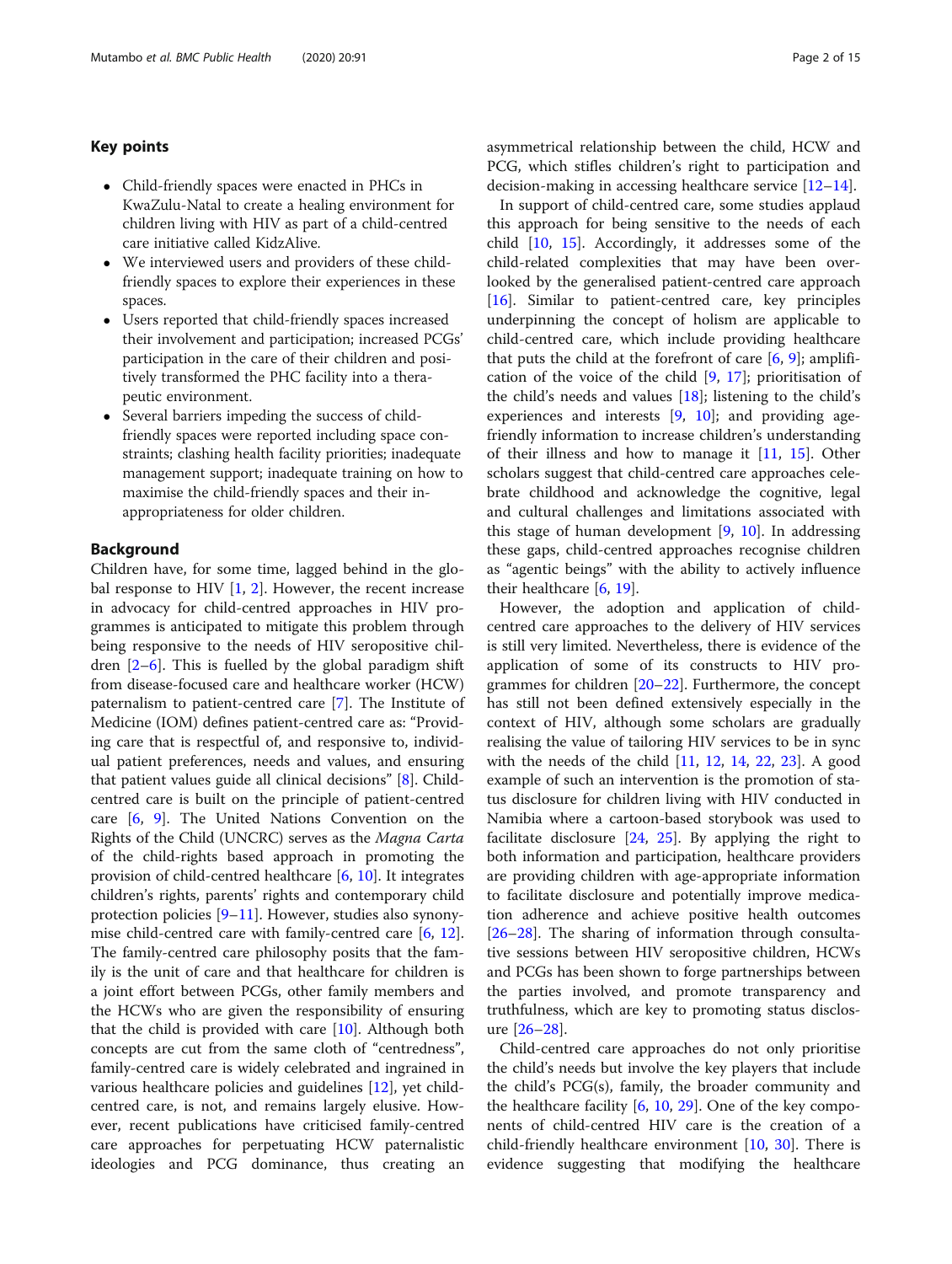environment for children using visual art and spaces where children can play with toys inside a healthcare setting can marginally improve both their healthcare experiences and care satisfaction [[31,](#page-13-0) [32](#page-13-0)]. Studies have attributed the poor health-seeking behaviours of both children and their PCGs to the unwelcoming and dreary PHC facility environment [[33,](#page-13-0) [34\]](#page-13-0), compounded with an overpopulated healthcare facility with anxious patients, rushing HCWs, and overwhelming clinical equipment and looming tests [[33](#page-13-0)–[35](#page-13-0)].

To reduce anxiety among children visiting health facilities and to improve their experiences of healthcare, the concept of child-friendly spaces has been suggested. Similar to the concept of child-centred care, childfriendly spaces are a relatively new concept. It was coined by humanitarian child protection agencies in 2008 who defined it as a "space that supports the resilience and well-being of children and young people who have experienced disasters through community organised, structured activities conducted in a safe, childfriendly, and stimulating environment" [\[36](#page-13-0)]. The concept of child-friendly spaces (also referred to as "safe spaces", "child-centred spaces" and "child protection centres" focusses on the children's need for a protected environment, to learn, express themselves, build self-esteem, socialise and play – all of which are components of healthy psychosocial development [\[37](#page-13-0)]. These spaces play a pivotal role in easing difficult transitions or providing a stable environment for children during difficult or traumatic periods [[38](#page-13-0)]. They also provide a contact point where HCWs and other professionals can assist vulnerable children. The concept encompasses not only the physical space but the associated programmes that are delivered to children and their PCGs [[39\]](#page-13-0). Initially developed to support children during times of humanitarian crises, many international organisations, including the United Nations Children's Fund (UNICEF) and Save the Children, have adopted the child-friendly space, as a key intervention for protecting children at risk of harm in high conflict countries [[36,](#page-13-0) [40\]](#page-13-0).

Some broad guidelines have been developed to guide the development of a child-friendly space [[38\]](#page-13-0). These guidelines suggest that a child-friendly space should uphold the provisions made in the UNCRC (1989) treaty that include physical safety; designed and operated in a participatory and culturally appropriate manner; local community involvement; highly inclusive and nondiscriminatory; ability to incorporate a wide range of appropriate activities; and able to employ sensitive and well-trained staff  $[40]$  $[40]$ . However, child-friendly spaces have mostly been praised for their responsiveness and sensitivity to the needs of children in crisis, yet very little is documented regarding their pitfalls.

The child-friendly spaces model is inherently adaptable to a variety of contexts and can be modified for different settings and age groups. However, there is currently a lack of data that rigorously evaluate the efficacy of child-friendly spaces. The existing data mainly focusses on the impact of child-friendly spaces during humanitarian crisis situations, such as emergency and disaster [\[37](#page-13-0)]. An evaluation of 'child-centred spaces' in Northern Uganda found that these spaces had a tangible benefit for children, translating into children who experienced less emotional distress, displaying fewer behavioural issues and better social skills. The 'child-centred spaces' programme also resulted in children having improved knowledge about hygiene, communication skills, literacy and numeracy [[41\]](#page-13-0). The child-friendly space also served as an information hub where children acquired knowledge that could then be disseminated to their community and peers. Other studies reported that access to a child-friendly spaces helps decrease the sexual exploitation and abuse of children  $[42]$  $[42]$ , relieves anxiety, and withdrawal and improves interactions between children and parents or PCGs [\[43](#page-13-0)].

The value of using child-friendly spaces to assist children who are vulnerable to health-related crises, such as the HIV epidemic is gaining traction in South Africa [[44\]](#page-13-0). Children grapple with such issues as understanding what HIV is, and how it affects them [\[45](#page-13-0)], disclosure of their own or a caregiver's HIV seropositive status [\[46](#page-13-0)], adherence to lifelong antiretroviral therapy (ART) regimens and a lack of entry points into the healthcare system for HIV testing, often perceiving adult HIV clinics as frightening and unwelcoming [\[47](#page-13-0)]. Therefore, childfriendly spaces now serve as enabling environments where children receive HIV services in a familiar environment which uses play to ensure their engagement, to fight stigma and build their resilience. Child-friendly spaces are expected to help reduce the fear, anxiety and distress often associated with HIV clinic visits, thereby increasing treatment adherence and the willingness to attend scheduled appointments.

Recognising the huge burden of children living with HIV in South Africa and the fact that these children spend a substantial amount of time at healthcare centres, Zoë-life, a local non-governmental organisation (NGO) introduced child-friendly spaces in 2008 through its KidzAlive intervention as a way of creating an enabling environment for child-involvement in HIV care and treatment programmes. Despite the increasing demand for KidzAlive and its child-friendly spaces in South Africa, the intervention has not been evaluated. Apart from the informal feedback provided by KidzAlive trainers and some trainees over the years, little is known about its impact on the overall quality of care, health experiences and health outcomes of children receiving HIV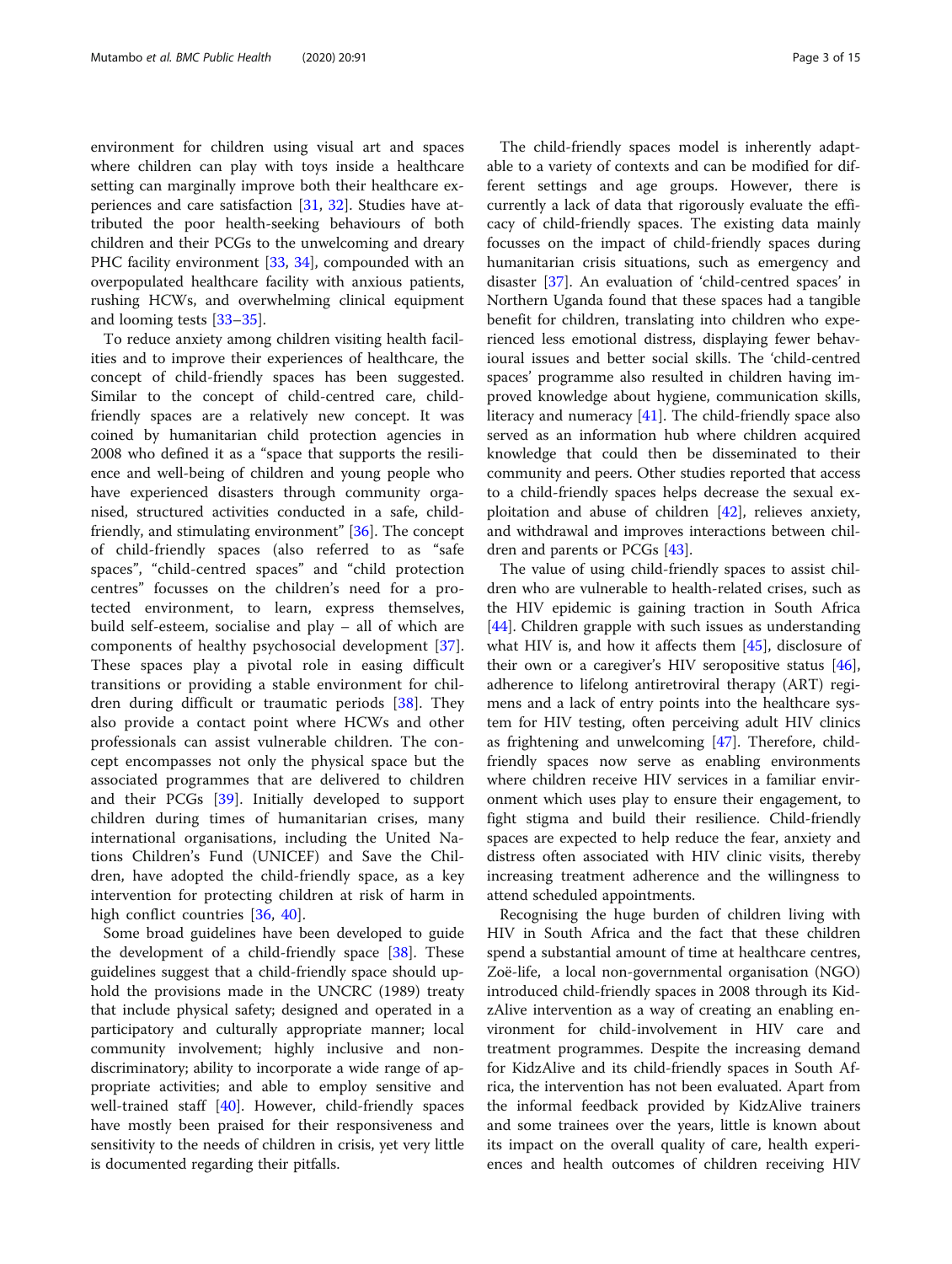services in PHC facilities in KwaZulu-Natal, South Africa. Furthermore, KidzAlive is a good example of an intervention which has been taken to scale by the government without an evidence basis to support its effectiveness, acceptability and utility. Formalising this knowledge is worthwhile, especially in the wake of limited resources and acceleration of effective and innovative change ideas for HIV care for children. Given this paucity of research on the impact of KidzAlive in general, this study partly closes some of the research gaps related to child-friendly spaces which are a key component KidzAlive; by exploring the unique experiences of children, their PCGs and HCWs. To our knowledge, no such study has been conducted, at least in South African PHC settings. Findings from this study will provide insight to Zoë-life, the developers of the intervention, their funders and the South African Department of Health regarding the intervention's acceptability and utility. This knowledge can be used to motivate for further commitment to scale-up the intervention or abandon it.

# Methods

#### Program overview

Recognising the huge burden of children living with HIV in South Africa and the fact that these children spend a substantial amount of time at healthcare centres, Zoëlife, a local NGO, introduced the KidzAlive intervention in 2006. KidzAlive is a unique child-centred HIV care and support model which is driven by frontline healthcare workers proving HIV care to children aged 2–12 years and their PCGs in rural and urban PHC settings and local community organisations in South Africa ([www.kidzalive.co.za](http://www.kidzalive.co.za)). Zoë-life describes KidzAlive as an integrated child-centred package of care that offers a set of psychosocial and wellness services to children aged 2–12 years living with HIV and AIDS. The age-sensitive content of KidzAlive is informed by child-development theories including Bandura's Social Learning Theory [[48\]](#page-14-0), Piaget's Cognitive Developmental Theory [[49](#page-14-0)] and Vygotsky's Sociocultural Theory [\[50](#page-14-0), [51\]](#page-14-0). In addition, these theories are operationalised in KidzAlive using the Play Therapy Theory [[52](#page-14-0)–[54](#page-14-0)]. The Association of Play Therapy (APT) has defined play therapy as: "The systematic use of a theoretical model to establish an interpersonal process wherein a trained play therapist uses the therapeutic powers of play to help clients prevent or resolve psychosocial difficulties and achieve optimal growth and development." [[55\]](#page-14-0).

To scale-up the KidzAlive intervention, Zoë-life received funding from the United States President's Emergency Plan for AIDS Relief (PEPFAR), a United States government's initiative to help save the lives of those infected with, and affected by HIV/AIDS around the world [[56\]](#page-14-0) in 2010 to print capacity building resources and provide training and mentorship to HCWs providing HIV services to children between 2008 and 2010. In 2014, Zoë-life received additional funding from PEPFAR; to scale-up the KidzAlive intervention in eleven (11) PEPFAR Priority Districts in South Africa. During this time, the National Department of Health (NDoH) requested Zoë-life to contribute to the development of the differentiated care service delivery interventions by including KidzAlive as the differentiated care model for children. This collaborative effort by Zoë-life and the NDoH resulted in the incorporation of child-centred care approaches in the current Adherence Guidelines [[57\]](#page-14-0) and National Disclosure Guidelines for children and adolescents [\[58\]](#page-14-0). As a result of this work, the KidzAlive child-centred care approach has been indorsed by various provincial health departments including KwaZulu-Natal as their differentiated HIV care model for all children. The KwaZulu-Natal Provincial Department of Health receives technical support from Zoë-life to mainstream the KidzAlive child-centred approach into HIV service delivery for children in PHCs across four districts (uMgungundlovu, eThekwini, uMkhanyakude and Zululand) in this province. To date, more than 400 HCWs in KwaZulu-Natal have been KidzAlive trained, mentored and provided with KidzAlive job aids while 80 have received the child-friendly spaces toolboxes to create child-friendly spaces.

#### Components of the KidzAlive intervention

KidzAlive has three components, which are the KidzAlive HCW training and mentorship intervention (capacity building), KidzAlive talk tool storybook (talk tool), and child-friendly spaces. These are described in detail as follows:

#### KidzAlive HCW training and mentorship

To select HCWs to participate in the KidzAlive capacity building programme, Zoë-life is guided by the Department of Health's district management teams, PHC managers and the Department of Health's regional training centre to nominate two HCWs (nurse and HIV counsellor) per facility that are already providing HIV services to children including HIV testing and counselling, disclosure counselling, ART initiation, adherence counselling. A standard KidzAlive capacity building process involves the delivery of a deductive five-day classroom training followed by a one-month-long onsite one-on-one mentorship experience for each KidzAlive trained HCW. This training and mentorship process is conducted by Zoë-life's KidzAlive trainers who are nurses and social workers with advanced qualifications and experience in HIV care and support of children. Each KidzAlive trainer is responsible for mentoring all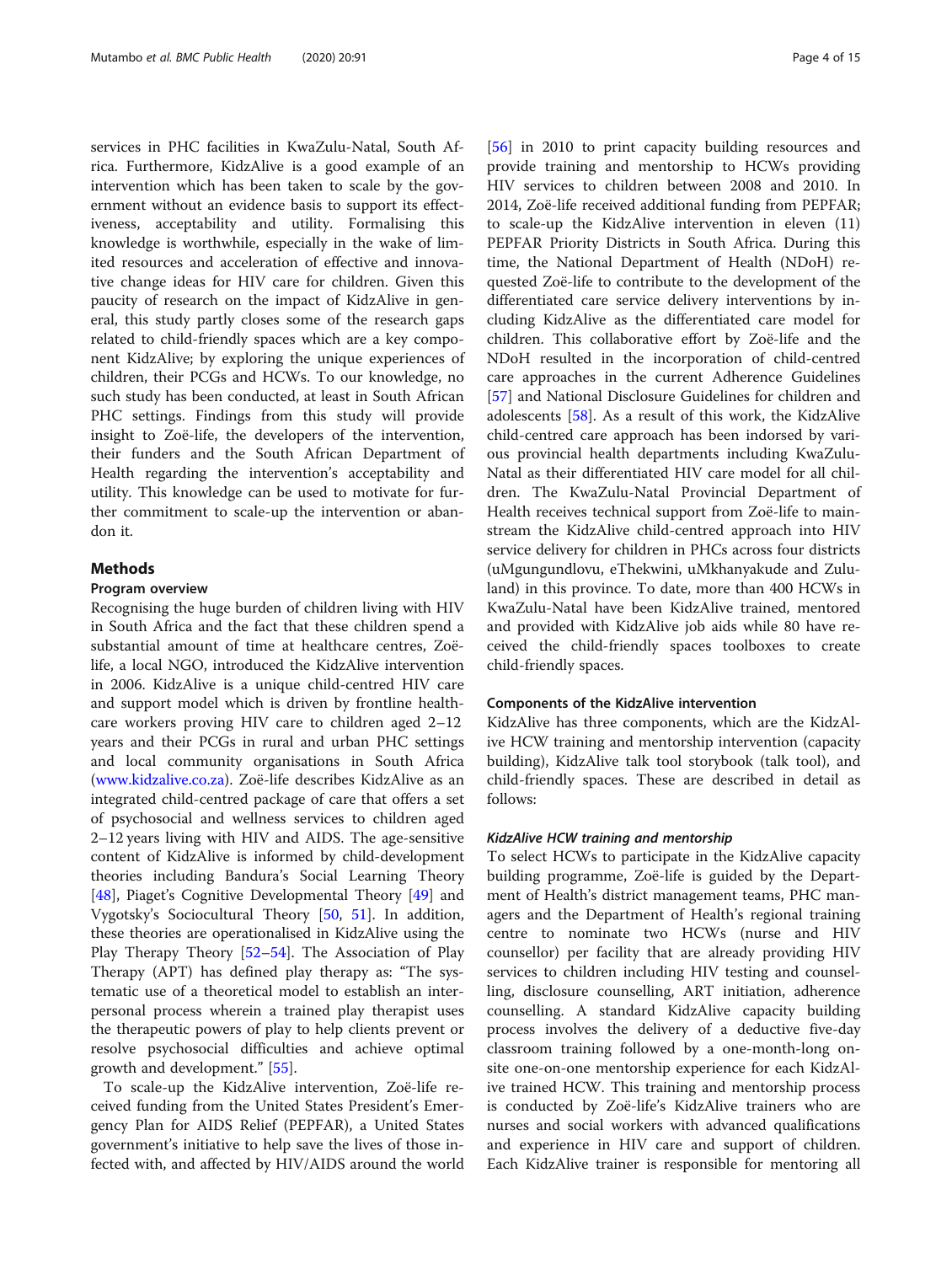the HCWs that they would have trained. This capacity building process serves as a vehicle for introducing certified child-friendly service providers to deliver ageappropriate HIV services to children in PHC facilities. In general, the training covers the following but is not limited to: child-rights, play therapy techniques, communicating with children and their PCGs, creating and utilising child-friendly spaces in HIV care, stages of childhood development, how to deal with children in distress and how to utilise story telling techniques to communicate with children.

Following the training, the KidzAlive trained HCWs are then mentored by the same person who trained them, referred to as a KidzAlive mentor. The mentorship process takes place at the PHC facility or community-based organisation where the KidzAlive trained HCWs usually provide care to children. The mentor initiates the mentorship process by demonstrating the provision of HIV services using three (3) cases (HIV Testing, HIV Disclosure, and Adherence Counselling), which is termed preceptorship. Following preceptorship, the KidzAlive trained HCW is then asked to provide child-friendly care to five (5) cases of child-PCG pairs under the guidance and observation of the mentor. During this process, the KidzAlive mentor uses a KidzAlive mentorship checklist to assess the mentee's competence in specific child-friendly skills. The HCW is deemed competent if the mentor is satisfied that the mentee has adequately demonstrated mastery of the key competencies for each skill taught during the training and demonstrated during preceptorship.

#### KidzAlive talk tool storybook (talk tool)

KidzAlive trained HCWs are provided with the talk tool, which can be described as a colourful cartoon-based health education tool which is used by HCWs when providing HIV services to children. It is characterised by catchy illustrations that tell the story of Sibusiso the Frog. The story's three protagonists are "Sibusiso the Frog", his grandfather "Mkhulu Noah" and one "Nurse Thelma". In the story, Sibusiso learns about HIV, coping with stigma, and the importance of adherence to treatment. Both "Mkhulu Noah" and "Nurse Thelma" provide the necessary social support structure to Sibusiso in managing his HIV status. This story uses ageappropriate language, for example; referring to medication as "Goodnight medicine that puts germs to sleep", HIV as a "Germ in your body" and CD4 cells as "Soldiers that fight the germs". During KidzAlive training, HCWs are taught simple terminology to use when interacting with children of different ages and disclosure status. The storybook is innovatively designed, such that it has a story side facing the KidzAlive trained HCW (narrative text of the story) while the opposite side facing

the child shows a colourful cartoon illustration of the story being narrated by the HCW. When providing HIV care to the child in the child-friendly space, the KidzAlive trained HCW sits opposite the child and positions the talk tool on a flat surface (usually a table).

#### Child-friendly spaces

During KidzAlive training, HCWs are trained on how to create child-friendly spaces for children and how to fully utilise these spaces during service delivery. Following the KidzAlive training, HCWs are provided with a childfriendly space toolbox with equipment for creating a simple child-friendly space. Child-friendly spaces vary in size but in general they include two colourful children's chairs, a small table, toys, colour-in templates with characters from the talk tool. Children can decorate the space using their artwork crafted during consultation sessions. In these spaces, KidzAlive trained HCWs use their newly acquired play therapy skills to engage the children during healthcare consultations and provide them with positive healthcare experiences every time they seek care at PHC facilities [\(https://www.youtube.com/watch?v=](https://www.youtube.com/watch?v=LN0pbLsMgJk) [LN0pbLsMgJk](https://www.youtube.com/watch?v=LN0pbLsMgJk)).

#### Study design

We adopted a qualitative explorative, descriptive and contextual design, rooted in interpretive methodology [[59\]](#page-14-0) to explore the experiences of HCWs, PCGs and HIV seropositive children on the use of child-friendly spaces in PHC facilities in KwaZulu-Natal. We sought to elicit rich data that can be useful to the childfriendly spaces intervention. The COREQ checklist [[60\]](#page-14-0) was used to ensure that the study adheres to quality standards for reporting qualitative research.

In September 2018, a convenience sample of HCWs from 40 PHC facilities across four districts [eThekwini (urban), uMkhanyakude (rural), Zululand (rural) and uMgungundlovu (urban)] were trained, mentored and certified as KidzAlive trained HCWs under the KidzAlive programme as part of a broader evaluation study. The programme implementation period was September 2018 to February 2019. It included technical support by Zoë-life to create child-friendly spaces at the HCWs' workplaces and using them to provide HIV services to children aged 5–12 years and their PCGs. During the implementation period, we conducted face-to-face in-depth interviews with 30 HIV seropositive children, 30 PCGs and 20 KidzAlive trained HCWs using three different semi-structured interview guides for each sample. These participants were selected purposively on the basis of having participated in the programme and their being information rich.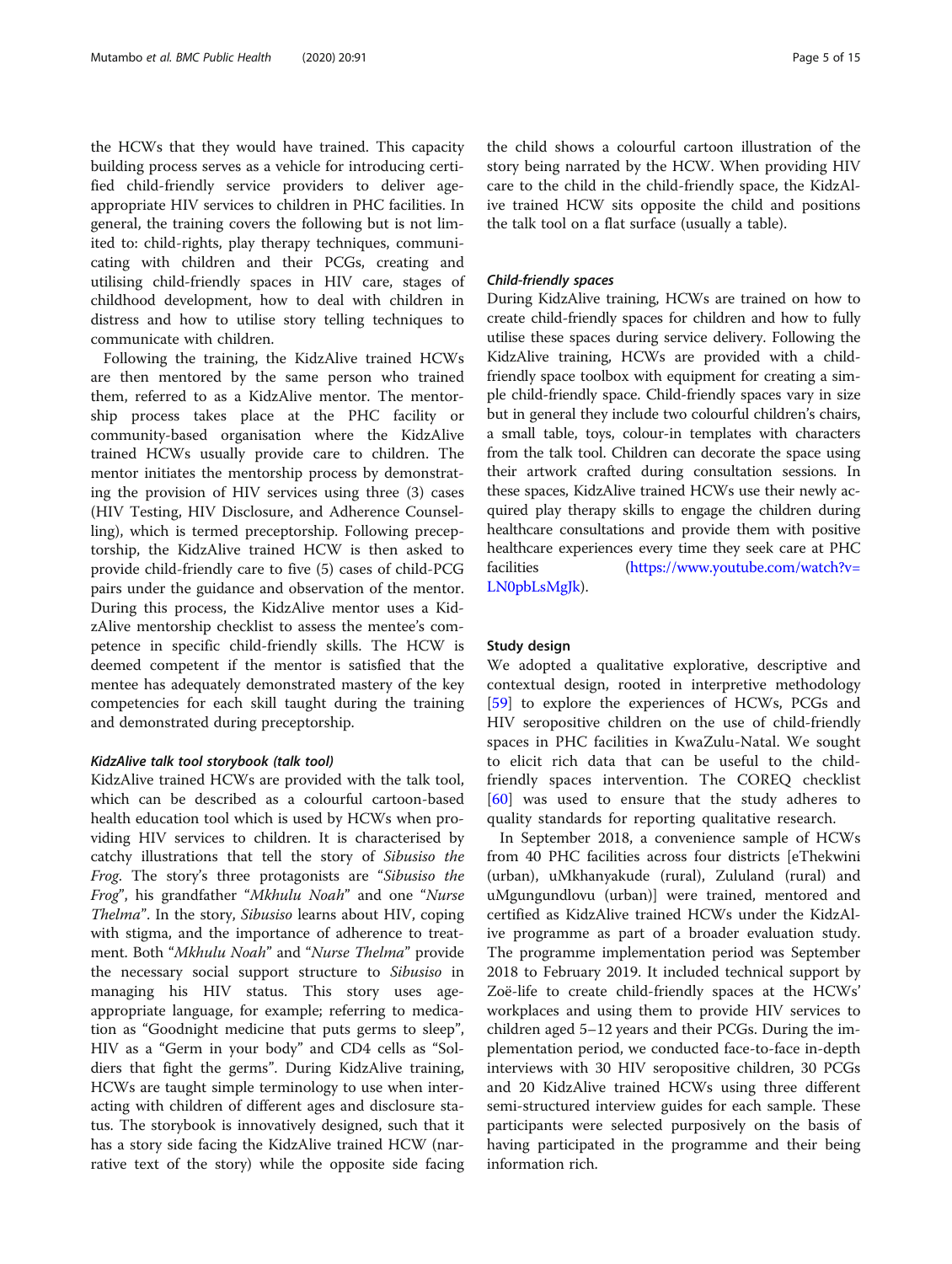# Training of research assistants and pretesting data collection instruments

Cognisant that the researcher is the key instrument in qualitative research  $[61]$ , four research assistants (RAs) experienced in qualitative research methods, were recruited and given additional/refresher training on qualitative data generation, prior to commencing the fieldwork. These RAs were fluent in both English and isiZulu (the predominant language in KwaZulu-Natal) to enable translations and back-translations of all study materials, as required. Apart from their prior qualitative research experience, the RAs were HCWs whose scope of work involved HIV counselling, testing, and providing disclosure and adherence support. The interviews were conducted in the language most preferred by the participants, which was either isiZulu or English. The IsiZulu version of the interview guide was translated to English by a certified and experienced language translator. Interview questions included participants' perceptions of the child-friendly space, and how it had impacted the healthcare service they had received/given during their PHC visits. The data collection instruments were pretested in King Cetshwayo District, KwaZulu-Natal on a sample of six HCWs and 10 child-PCG pairs who had also received KidzAlive training and had enacted child-friendly spaces respectively.

#### Data generation process

# Interviews with children and their PCGs

RAs visited PHC facilities with child-friendly spaces to introduce the study to eligible child-PCG pairs. They informed the eligible child-PCG pairs about the study and sought PCG consent, and parental consent allowing us to interview their children. Assent to participate was sought from the children. A child-friendly story-based information sheet and assent form were developed to improve children's understanding of the research process. Thereafter, the child-PCG pairs were referred to the HIV counselling room with a child-friendly space where they were provided with the HIV service by the KidzAlive trained HCWs with the aid of the talk tool. After receiving the service, the child-PCG pair were referred to another private room where they were each interviewed by the RA for about an hour.

# Interviews with KidzAlive trained HCWs

KidzAlive trained HCWs were interviewed for about an hour at the end of the initial 6 months' post-training and mentorship period. They signed informed consent prior to each interview.

Data saturation for HCWs and child-PCG pairs was reached at 20 interviews and 30 interviews respectively. There were no refusals during the data collection process. Due to funding constraints and consideration of the ease of accessibility of child-PCG pairs. Repeat interviews were not conducted. However, we audio-recorded all interviews and took hand-written field notes during each interview with permission from the participants.

#### Data analysis

The data analysis process started with transcription and translation of the data from IsiZulu to English which was done by a qualified and experienced bilingual translator with knowledge of the KidzAlive intervention to ensure conceptual equivalence [\[62](#page-14-0)]. Following the translation process, transcription was done by two researchers (CM and KS) to ensure rigour. Due to the fact that we were addressing specific research questions, we conducted a theoretical thematic analysis. Thematic data analysis was iteratively conducted manually and electronically by KS and CM, using the five stages of Ritchie and Spencer's [[17\]](#page-13-0) data analysis framework:

- 1) Familiarisation with the data through reading all the transcripts and listening to the audio recordings.
- 2) Generation of initial codes using an open coding method where we only coded each segment of data that was relevant to or captured something interesting about our research question. We did not code every piece of text. We sifted through the hardcopies of the transcripts manually using highlighters to improve the efficiency of the process and to immerse ourselves into the data.
- 3) Development of a thematic framework drawing themes from the coded data.
- 4) Application of the thematic framework to all the data, using NVivo (Version 10) qualitative data analysis software.
- 5) Charting of the data, enabling systematic comparisons between data sets.
- 6) Analysis of the charts for patterns and associations between and within each unit of analysis. Codes were clustered to form sub-themes that captured the aggregated contributions. These sub-themes led to the development of themes that adequately captured the contours of the coded data.

# Trustworthiness of the findings

The trustworthiness of study findings was ensured through credibility, dependability, transferability, and confirmability [[18\]](#page-13-0). To ensure credibility, we used a purposive sample of the users of child-friendly spaces and paid attention to negative cases during analysis. Furthermore, we retrieved and presented verbatim quotes from audio recordings and performed analyst triangulation,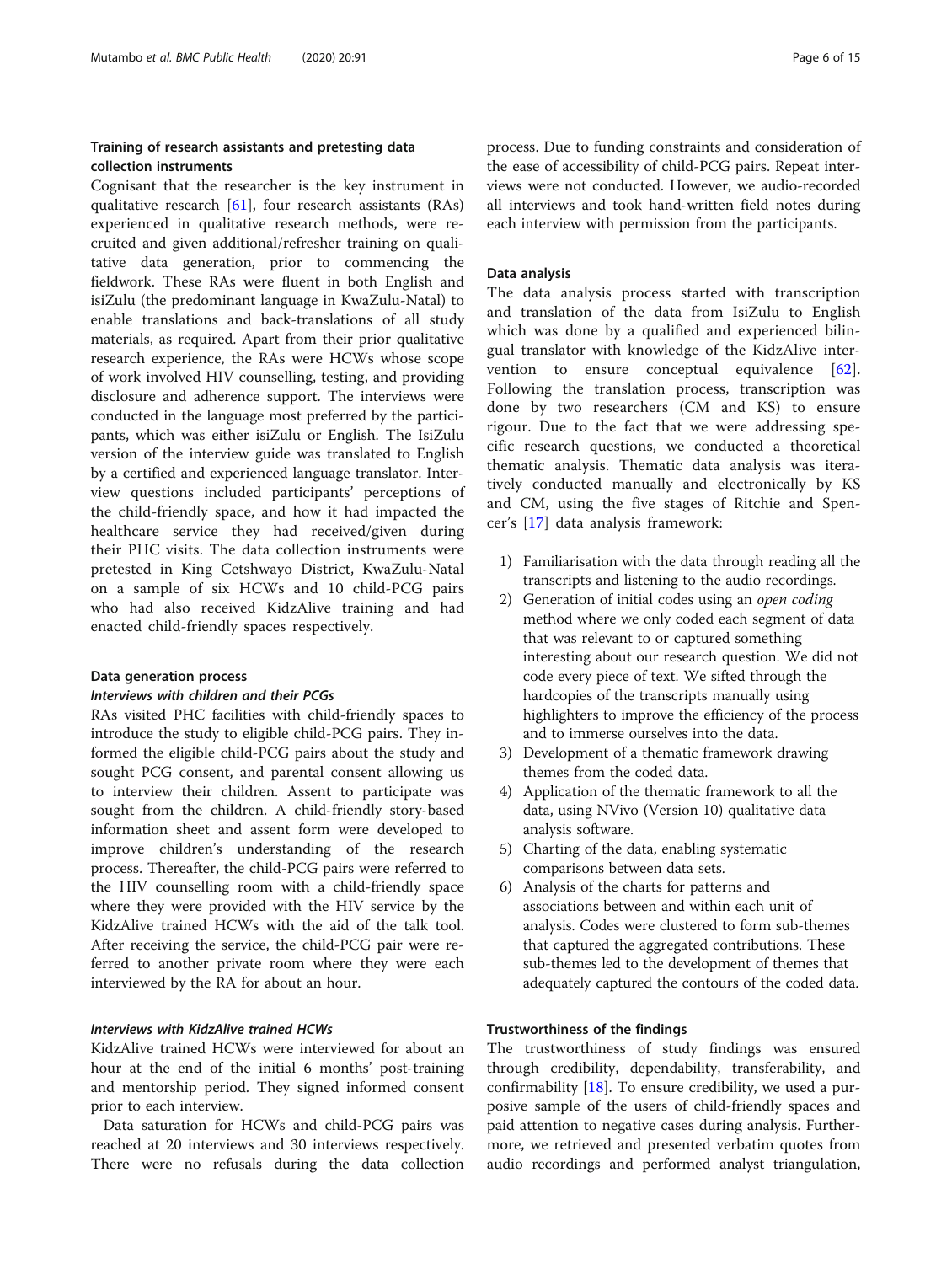through the involvement of multiple analysts as well as soliciting views from three groups of participants, thereby constituting triangulation [[19,](#page-13-0) [20\]](#page-13-0). Dependability was achieved through ensuring that the analysis was grounded in rich data, as illustrated by verbatim quotes. A clear exposition of study participants and thick descriptions of the background, methods, and findings helped in achieving transferability. Doing so was a way of placing the data in its proper context to allow the reader to understand participants' views in relation to the given topic. It was assumed that providing the nuances of the contexts in which discussions were held would help the reader to better understand the interview excerpts. Furthermore, use of a purposive sampling strategy also contributed to transferability. Participants comprising the study sample were relevant to the topic as they had experienced care in child-friendly spaces. Confirmability which often seeks to mitigate researcher bias was ensured through pretesting of the data collection tool and keeping an audit trail of the entire research process.

#### Ethical considerations

Ethical clearance for this study was obtained from the University of KwaZulu-Natal's Biomedical Research Ethics Committee (BREC) (Approval BE 298/18) and the Directorate for Health Research and knowledge management (KZ\_201809\_011). Gatekeeper permission was obtained from the HIV, AIDS and STIs Directorate at the KwaZulu-Natal Department of Health Provincial Office and the Zoe-life Directorate, respectively. We sought written informed consent from every participant prior to conducting the respective interviews. We also sought assent from all the children that participated in the study using a child-friendly story-based information sheet and assent form.

## Results

# Demographic characteristics of children and PCGs and KidzAlive trained HCWs

KidzAlive trained HCWs participating in this study comprised eight nurses and 20 HIV counsellors, with ages and experience working with HIV seropositive children ranging from 25-46 years 3–12 years, respectively (see Table 1). The child-PCG pairs were mostly from low and middle-income families. Most (37%) of the children were aged 7–8 years, with females and males comprising 57 and 43%, respectively. All the children were both school-going and on ART, with 30 and 17% being fully and partially disclosed to, respectively. As high as 53% of the children were not aware of their HIV seropositive status. Of those that were either partially or fully disclosed to, 71% were disclosed to when they were aged between 6 and 8 years, while 21% knew about their HIV

| Table 1 Demographic characteristics of KidzAlive trained and |  |
|--------------------------------------------------------------|--|
| mentored HCWs                                                |  |

| Variable                                 | Frequency                  | %              | Variable |
|------------------------------------------|----------------------------|----------------|----------|
| Sex                                      | Male                       | 1              | 5%       |
|                                          | Female                     | 19             | 95%      |
| Age (years)                              | 18-25                      | 3              | 15%      |
|                                          | $26 - 30$                  | $\overline{4}$ | 20%      |
|                                          | $31 - 40$                  | 8              | 40%      |
|                                          | 40 and upwards             | 5              | 25%      |
| Professional designation                 | Professional nurse         | 8              | 40%      |
|                                          | <b>HIV/AIDS Counsellor</b> | 12             | 60%      |
| Number of years<br>working with children | $1 - 3$                    | 9              | 45%      |
|                                          | $4 - 6$                    | $\mathfrak{D}$ | 10%      |
|                                          | $7-9$                      | 7              | 35%      |
|                                          | 10 years and above         | $\mathcal{P}$  | 10%      |

seropositive status at ages 9–12 years, and 7% between the ages 2–5 years (Table [2\)](#page-7-0). Most PCGs interviewed were female (90%), 63% were the biological mother to the child, 83% had received a minimum of high school education and 50% were HIV seropositive, while 30% were negative and 20% did not know their HIV status (Table [2\)](#page-7-0).

#### Themes and sub-themes

Five themes were identified from the analysis, namely: (1) Child participation and involvement in their own healthcare journey; (2) HCW confidence in the provision of child-friendly HIV services; (3) Transformation of the PHC setting into a therapeutic environment for children; (4) PCGs' participation in the care of their children; and (5) Barriers to the effective use of child-friendly spaces in healthcare settings. Five sub-themes emerged from the analysis and these are: (1) Space challenges; (2) Clashing PHC facility priorities and poor management support; (3) Inadequate training of how to maximise the child-friendly space; (4) The need for continued replenishment of the child-friendly spaces; and (5) Existing child-friendly spaces inappropriate for much older children.

# Child participation and involvement in their own healthcare journey

KidzAlive trained and mentored HCWs and PCGs perceived the use of child-friendly spaces to be an effective strategy for reducing the child's apprehension towards the HCW providing care, the healthcare facility and clinical procedures.

AQ1: "When children come to the health facility, they fear the nurses or fear being pricked by the nurse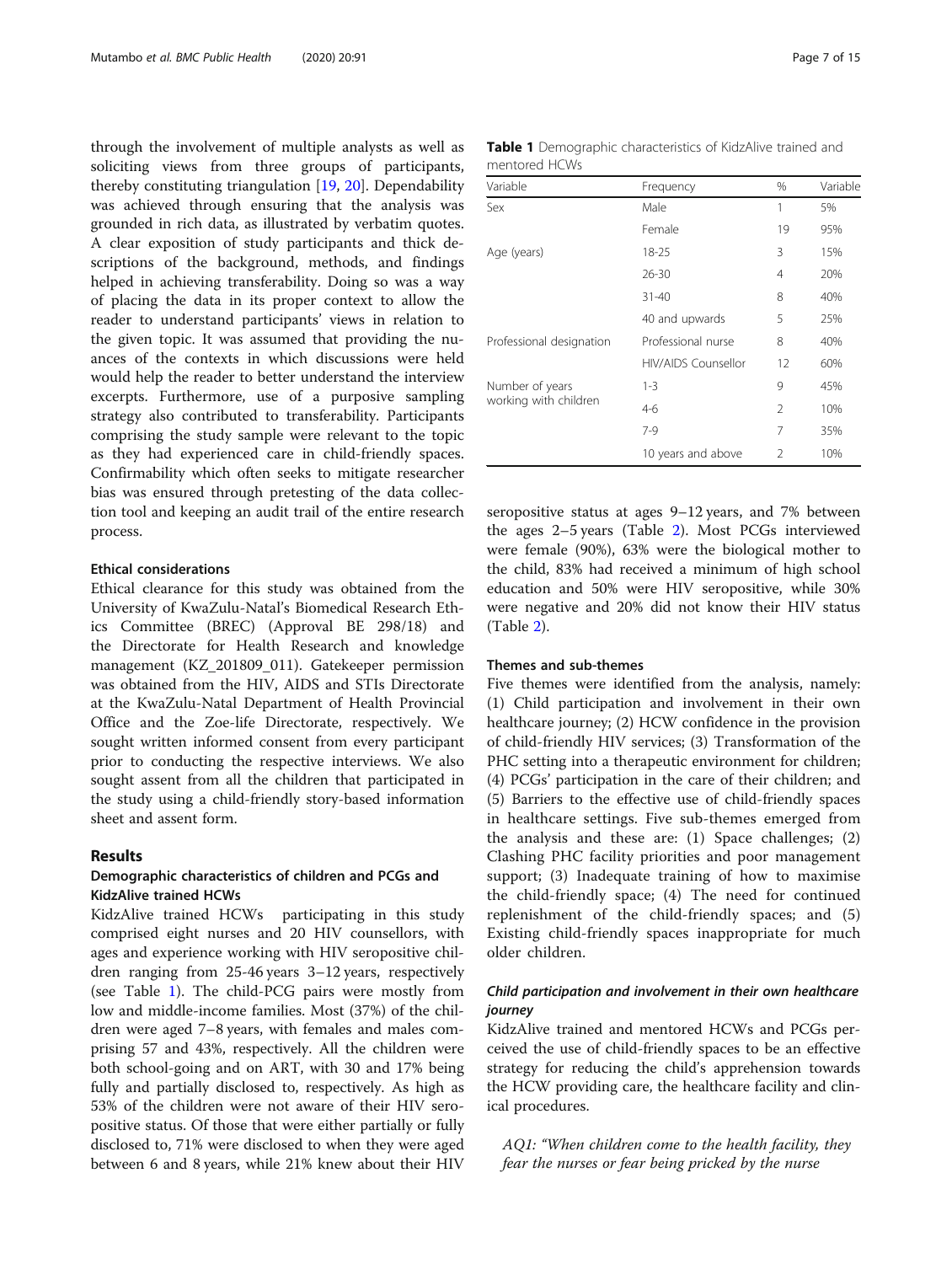<span id="page-7-0"></span>

| Table 2 Demographic characteristics of children and primary |  |  |
|-------------------------------------------------------------|--|--|
| caregivers                                                  |  |  |

| Variable                   | Frequency                       | %              | Variable |
|----------------------------|---------------------------------|----------------|----------|
| Sex                        | Male                            | 3              | 10%      |
|                            | Female                          | 27             | 90%      |
| Age of primary caregiver   | $18 - 25$                       | 8              | 27%      |
|                            | $26 - 30$                       | 10             | 33%      |
|                            | $31 - 40$                       | 9              | 30%      |
|                            | 40 and upwards                  | 3              | 10%      |
| Marital status             | Married/cohabiting              | 19             | 63%      |
|                            | Single                          | 7              | 23%      |
|                            | Divorce/separated<br>/widowed   | 4              | 13%      |
| Relationship to the child  | Biological mother               | 19             | 63%      |
|                            | Biological father               | 1              | 3%       |
|                            | Grand parent                    | 2              | 7%       |
|                            | Uncle/Aunt                      | 4              | 13%      |
|                            | Sibling                         | 4              | 13%      |
|                            | Other                           | 1              | 3%       |
| Level of education         | No formal education             | 2              | 7%       |
| of primary caregiver       | Up to primary school            | 3              | 10%      |
|                            | Up to high school and<br>beyond | 25             | 83%      |
| HIV status of primary      | HIV positive                    | 15             | 50%      |
| caregiver                  | HIV negative                    | 9              | 30%      |
|                            | Unknown                         | 6              | 20%      |
| Child's age                | 5-6 years                       | 4              | 13%      |
|                            | 7-8 Years                       | 11             | 37%      |
|                            | 9 to 10 years                   | 6              | 20%      |
|                            | $11-12$ years                   | 9              | 30%      |
| Child's sex                | Male                            | 13             | 43%      |
|                            | Female                          | 17             | 57%      |
| Child's age of diagnosis   | 0–2 years                       | 12             | 40%      |
|                            | 3-4 years                       | 9              | 30%      |
|                            | 5-6 years                       | 3              | 10%      |
|                            | 7-8 Years                       | 3              | 10%      |
|                            | 9 to 10 years                   | $\overline{2}$ | 7%       |
|                            | $11-12$ years                   | 1              | 3%       |
| Disclosure status of child | Not disclosed                   | 16             | 53%      |
|                            | Partially disclosed             | 5              | 17%      |
|                            | Full disclosure                 | 9              | 30%      |
| Child age of disclosure    | 2-5 years                       | 1              | 7%       |
|                            | 6-8 years                       | 10             | 71%      |
|                            | 9-12 years                      | 3              | 21%      |

either during HIV testing or during blood draw for viral load analysis. However, with the child-friendly spaces, the same children have completely forgotten

about all that pain and anxiety such that when they come into the counselling room, they would be itching to sit in the child-friendly space either to draw, colourin or listen to the story of Sibusiso" 33-year-old nurse, uMkhanyakude District.

AQ2: "I enjoyed playing in the child-friendly spaces. I liked the story of Sibusiso and Bheki. Before, when I used to come to the health facility, the nurse only asked me if I was feeling ok. After that, she would speak to my mom", 6-year-old girl, eThekwini District.

Children reported that they felt less fearful of being given an injection or of the KidzAlive trained HCWs drawing blood for viral load assessment.

AQ3: "When the nurse wants to prick me, she says that I must be brave like Sibusiso. When she finishes, I can go and play with my toys in the play area. I enjoy playing in this area because I previously used to just sit on the bench", 6-year-old boy, Zululand District.

KidzAlive trained HCWs and PCGs reported that children had a renewed interest in their care and accessing the PHC facility. The children were also comfortable and confident to interact with KidzAlive trained HCWs. This was evidenced by the increased number of questions they asked during clinic visits. Children's openness to communicate their feelings, fears and concerns about using antiretroviral therapy (ART), playing with toys and storytelling were observed as marked improvements.

AQ4: "I now enjoy going to the health facility because we learn a lot about germs and how to put them to sleep using goodnight medicine. I like my nurse because she makes me laugh and we play games, and sometimes she tells me a story. I also ask her questions when I don't understand and she always asks me how I am feeling", 5-year-old boy, eThekwini District.

PCGs also welcomed the child-friendly spaces, citing that they enabled the KidzAlive trained and mentored HCWs to spend more time talking to their children and helping them with the different aspects of HIV service.

AQ6: "Now children can talk to the healthcare worker when they are in the child-friendly spaces because they have time to talk to our children. The children are always asking us questions about why they are at the health centre. Thus, the healthcare worker answers and gives the child adequate information to make them understand more about HIV and why they should take medicine to make soldier cells strong", 40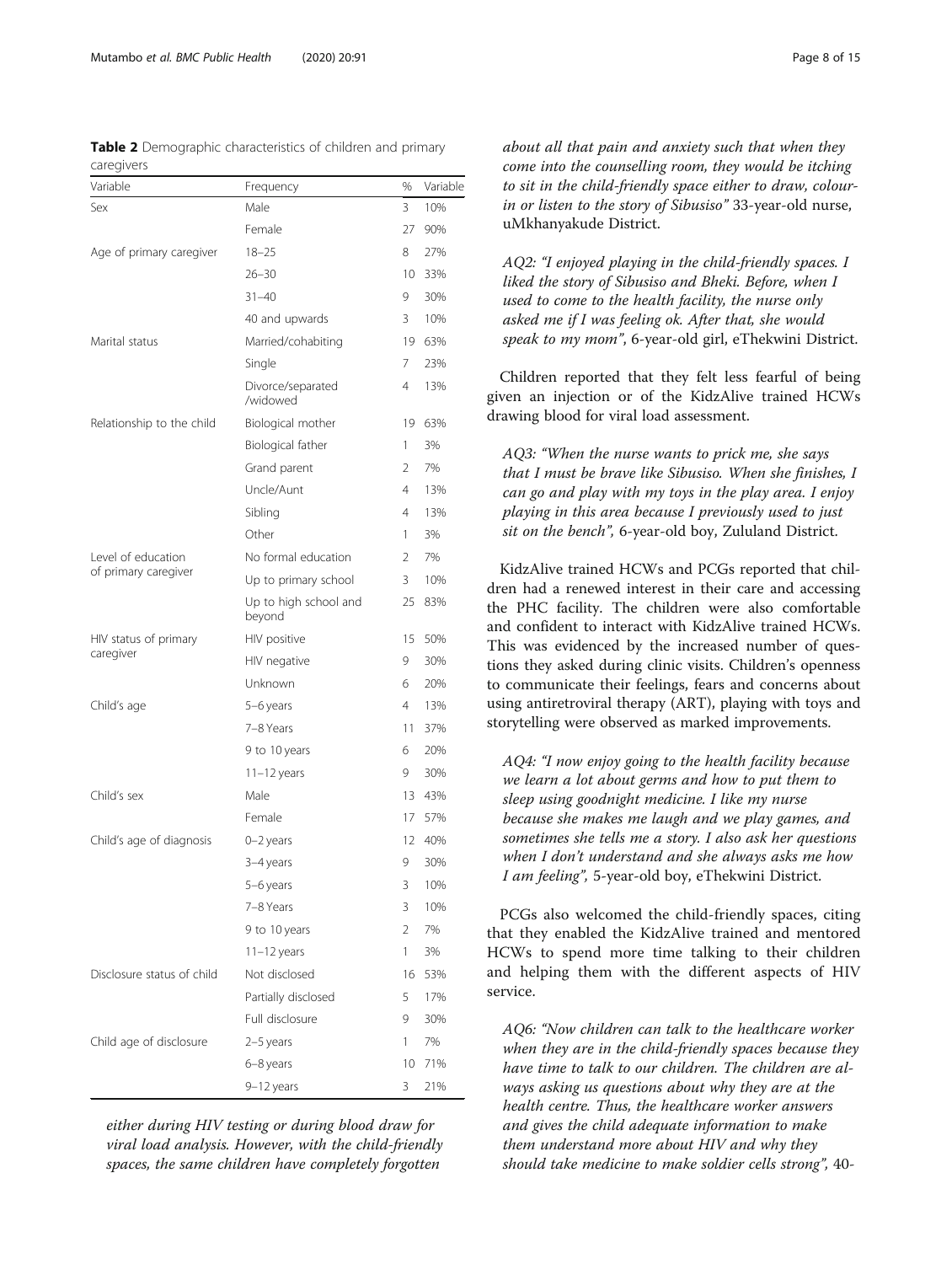year-old father to a 10-year-old boy, uMgungundlovu District.

Due to the play therapy tools including storytelling using toys and drawings, KidzAlive trained HCWs recounted instances when children disclosed other issues apart from HIV such as abuse, which allowed the KidzAlive trained HCWs to provide a more informed service.

AQ7: "I think he enjoys visiting the clinic compared to the previous visits where he would be on my lap for the duration of the visit", 36-year-old primary caregiver to a 7-year-old boy, eThekwini District.

# HCW confidence in the provision of child-friendly HIV services

KidzAlive trained HCWs, children and their PCGs were in agreement that child-friendly spaces had improved communication among children, KidzAlive trained HCWs and PCGs. This improvement was attributed to the active use of play therapy techniques such as games, drawing and colouring, in which both the children and their caregivers participated. KidzAlive trained HCWs often gave an example of the 'hand of safety', a colour-in art template on which the child was asked to colour in and write the names of people that were important in their lives on each finger.

BQ1: "The child-friendly spaces and activities conducted in the space are user-friendly and they suit the ages of our children. You know that all children enjoy playing with toys, drawing and colouring with crayons so this was a very clever way to make our children lose their fear for nurses. Even the children now know about the stigma because of the 'hand of safety' drawing which is used to identify the people that support the child at home, thereby providing an opportunity for the the KidzAlive trained HCW to address stigma. My grandchild really loves their nurses because of these spaces", 60-year-old, grandmother to a 7-yearold boy, eThekwini District.

In addition, KidzAlive trained HCWs also used ageappropriate methods of relaying information in the form of storytelling and metaphors to communicate important health care messages to children.

HCWs also reported that by using the colour-in drawings, they were able to understand the people forming the child's circle of support.

BQ3: "Visuals make it easy to share a difficult subject with the child. Crayon/colouring-in makes the child

feel more at ease to talk and interact with the caregiver. The hand of safety tool also assures the primary caregiver that the child will not share information with anyone outside the hand of safety", 25-year-old nurse, eThekwini District.

Some KidzAlive trained HCWs reported that they allowed the children to display their completed artwork on the walls of the child-friendly space to increase children's ownership of the space. Further, they indicated that displaying the artwork encouraged re-use on subsequent visits to provide a conversation starter with the child, provide an effective recap and promote further engagement and continuity.

BQ4: "When children draw their artwork, we stick it on the wall for them to see it and if it's not finished, we keep it and give it back to the child. This increases their willingness to come back and finish their drawings and it is an icebreaker for us because we are sometimes intimidated by our fear of talking to children and not knowing how to start the conversation with them. It is also easy to provide a recap using their artwork", 32-year-old HIV counsellor, Zululand District.

KidzAlive trained HCWs and PCGs agreed that the toys and other play paraphernalia available in the childfriendly space created a diversion for the children, thereby putting them at ease and reducing their anxiety. Children shared similar sentiments.

BQ5: "When I am in the child-friendly space, I feel like I am at my school, but it's more fun because I get to do artwork and the nurse tells me funny stories, which make me laugh. I really enjoy playing in this space, and I don't mind coming to the clinic. Before, I would just sit on the bench, so it was boring to come to the clinic with my mother", 6-year-old boy, eThekwini District.

#### PCGs' participation in the care of their children

PCGs reported that KidzAlive trained HCWs taught them how to communicate with their children through play. They indicated that through child-friendly spaces, disclosing the child's HIV seropositive status was made easier.

CQ1: "Before, I feared to bring my grandchild to the clinic. But when I went to the clinic and spoke to the nurse and they saw the place where they would provide the services to my grandson, my worry was lessened. I have disclosed to my child that they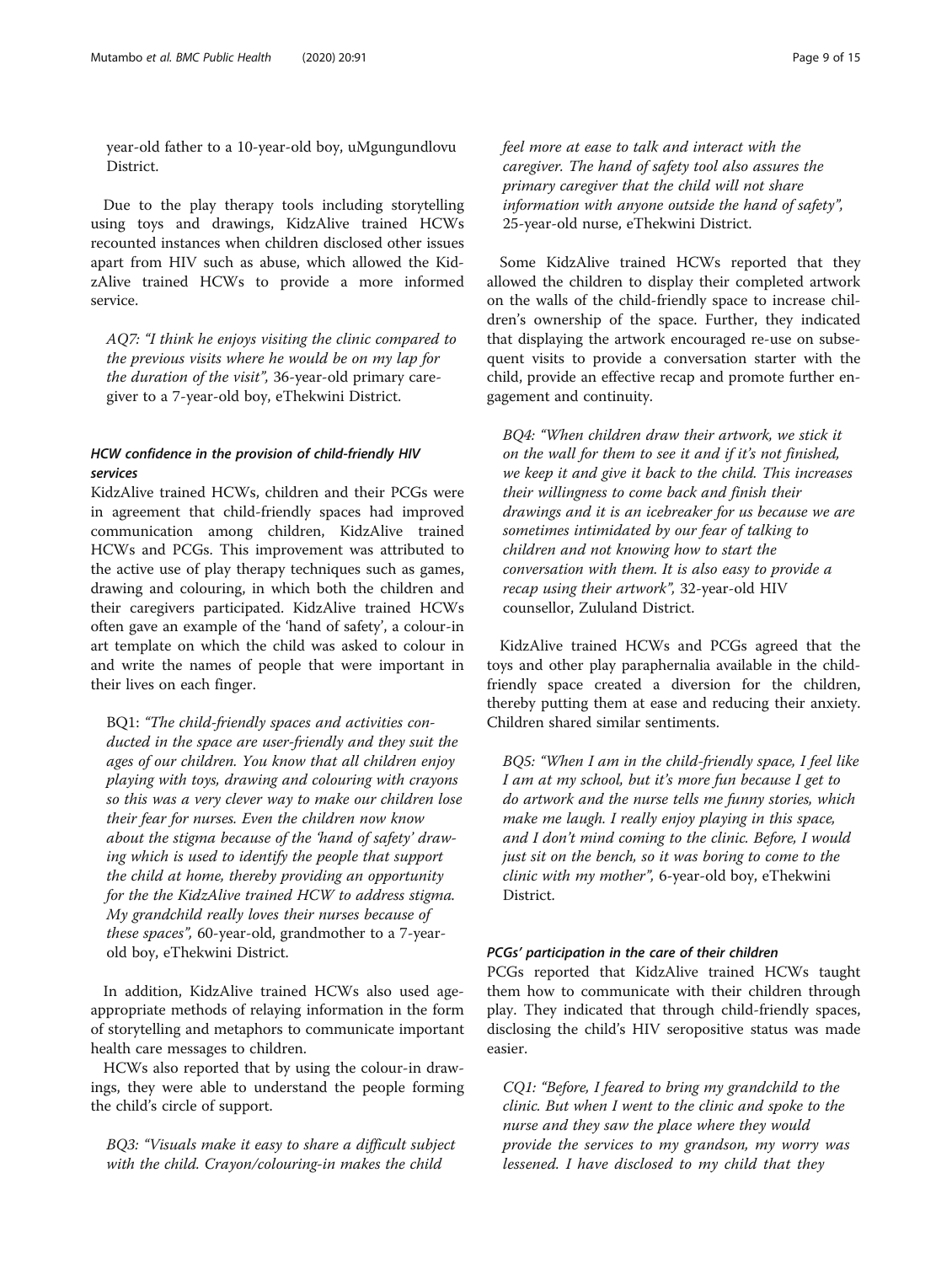have HIV in the child-friendly space, with the support of the nurse who answered all the questions using a language that the child understood. I must confess that disclosure has made my child understand the reason why they are taking meds and it has also freed me as a parent and I now have hope that my child will grow and be a success in life", 55-year- old grandmother to an 8-year-old boy, uMkhanyakude District.

The KidzAlive trained HCWs were also reported to have given the PCGs an opportunity to explore the use of play therapy skills, especially during the disclosure process. PCGs were appreciative of this new knowledge and expertise. They felt empowered to continue using play therapy in the home setting to teach their children and communicate important healthcare messages.

CQ2: "The experience was painful yet educational because it taught me that it is important to tell my child about their illness, so they can accept it in their early stages of life. The health provider taught me how to talk to my child and how to play games with her, which has improved our relationship. I am no longer afraid because previously, the child would ask me questions which were very hard to answer. I like our sessions at the clinic because now the children are more recognised, and the service is directly focused on them", 34-year-old mother to a 9-year-old girl, Zululand District.

# Transformation of the PHC setting into a therapeutic environment for children

Children reported that the child-friendly spaces transformed the PHC setting into a welcoming environment, something that was previously lacking. They especially liked the colourful ambience of the child-friendly spaces which created familiarity and cheered them up during their PHC visits.

DQ1: "The child-friendly spaces have provided us with a space of our own, where we are accepted as children and we do children's activities. The spaces are very colourful, and they remind us of our school environment which is very nice because it makes us forget that we are here for HIV. This reduces our fear and discomfort", 9-year-old girl, eThekwini District.

PCGs concurred with their children, highlighting that the child-friendly space had transformed the healthcare environment from being a place for adults, to a place where children feel at ease.

DQ3: "Before, the health facility never used to care about changing the place to accommodate the needs of both children and adults. Now the children are well accommodated and there are books for them, toys and a place where they can play. This is important for our children who are HIV positive and must visit the clinic every month. These spaces have really changed the services for children", 38-year-old father to a 7-year-old boy, Zululand District.

PCGs also highlighted that the presence of the childfriendly space had increased their willingness to bring children to healthcare facilities adding that these childfriendly spaces were a visible symbol of the improved quality of care available for their children at the health facility.

DQ4: "When you walk into the health facility and you see the child-friendly space, you see that the clinic environment has changed, and it is very accommodating for children. This is very pleasing to us as parents to see that the clinic makes an effort for our children", 55-year-old grandfather to a 6-year-old boy, eThekwini District.

Most KidzAlive trained HCWs reported that the provision of child-friendly spaces in PHC facilities was a shift from the usual care process because such spaces were historically offered only in private clinics and hospitals. The introduction of this approach was appreciated by the participants due to its sensitivity to the needs of their children during visits to local PHC facilities.

DQ5: "I had only seen children's play areas at private clinics and private hospitals. Now even those of us in the community have a private hospital experience at our health facilities because of KidzAlive. The community is commenting when they see the childfriendly space, telling us that they like the way we are trying to include their children", 42-year-old HIV counsellor, eThekwini District.

PCGs added that they had shared their positive experiences of accessing services in the child-friendly spaces with other PCGs and family members. Similarly, children also reported that they had shared their experiences with other children.

# Barriers to the effective use of child-friendly spaces in healthcare settings

Challenges in finding space fit for purpose KidzAlive trained HCWs reported that space for establishing child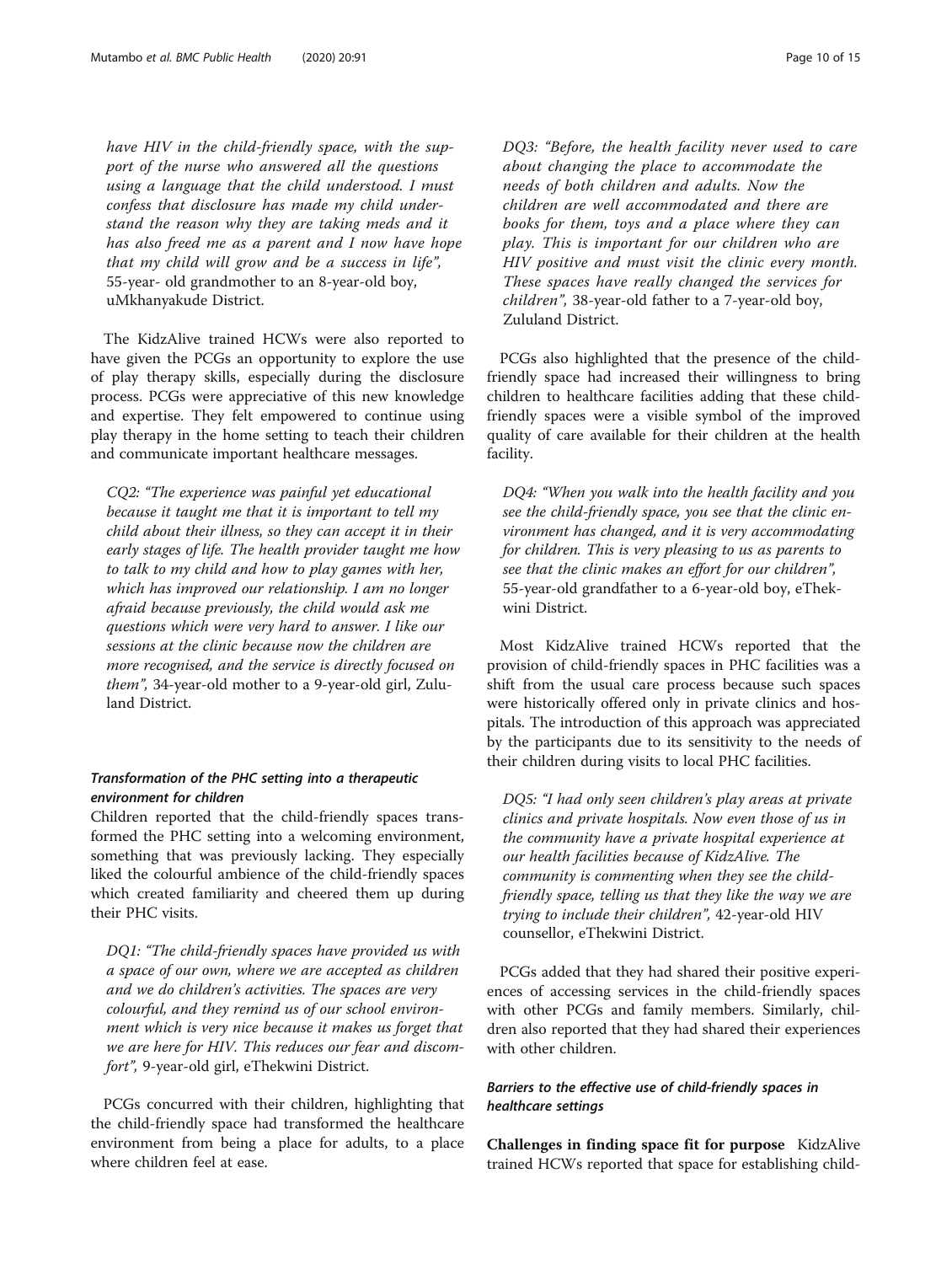friendly spaces was scarce and they had to create temporary spaces.

EQ1: "There simply is no space to create child-friendly spaces. We sometimes create temporary spaces. Well, this works for us, at least for now", 40-year-old HIV Counsellor, Zululand District.

In addition, KidzAlive trained HCWs reported that the Ideal Community Policy forbids sticking posters onto walls, making it difficult for them to decorate walls with colourful posters to make them more appealing to children.

Several PCGs had concerns regarding confidentiality and the fear of being labelled (stigma) by community members. They indicated that the child-friendly space was known to be a place where children living with HIV received care and support, thus inadvertently promoting stigmatisation.

EQ3: "My fear is that the community now knows that children that go to the child-friendly spaces are HIV positive. I don't want people to know my business so sometimes I think the space can make me disclose unwillingly that I am positive and that I infected my child", 34-year-old mother to a 9-year-old girl, Zululand District.

Health facility priorities and management support The child-friendly space was not high on the PHC facility manager's list of priorities. This was evidenced by constantly changing the child-friendly room, thereby causing confusion in terms of its location. To prevent this, the KidzAlive trained HCWs recommended the training and orientation of all facility staff to increase their understanding of the value of the child-friendly space.

EQ4: "My manager doesn't understand the programme and when I am using the tools, more time is used, and she complains that the health facility gets congested. I must explain that providing services to children takes longer as I must counsel both parties [primary caregiver and the child] and ensure that they understand what I would be talking about. I think its best that the managers also receive training so that they understand the whole process and what it takes", 32-year-old HIV counsellor, Zululand District.

Inadequate training of how to maximise the childfriendly space KidzAlive trained HCWs reported that they needed additional training on how to fully utilise the child-friendly space.

EQ5"Although we have created the child-friendly spaces, we still need additional training and support on how to fully utilise them to improve our services to children and their caregivers", 25-year-old HIV counsellor, uMkhanyakude District.

The participants also added that they needed more training on how to create adolescent friendly facilities for older children and adolescents to complement the existing KidzAlive training.

EQ6: "We still need training on how to create adolescent friendly chill-rooms for older children and adolescents because the spaces we have are for children. Dealing with adolescents is not easy so we need training on how to engage and keep them interested", 32-year-old, HIV counsellor, Zululand District.

However, KidzAlive trained HCWs highlighted that the concept of child-friendly spaces complements the existing adolescent chill rooms currently being implemented through the adolescent-friendly initiative by South Africa's National Department of Health.

EQ7"The Department of Health has asked us to put in place a chill-room for older children and adolescents to increase their willingness to visit the health facility and participation in their care. I am happy to say that the KidzAlive intervention provides that continuity of care for children. After they outgrow the child-friendly spaces, they can visit the adolescent chill rooms. So, the child-friendly spaces were a very good idea for younger children", 35-year-old nurse, uMgungundlovu District.

The need for continued replenishment of the childfriendly spaces KidzAlive trained HCWs reported that children were taking toys and other related paraphernalia from the child-friendly spaces and these were not being replenished to avoid depletion.

EQ8: "Children take toys from the child-friendly space and when you try to take the toy back after the session, the child refuses and there is a lot of crying. In the end, we allow them to take the toys away and we never see them again. I think we need to start getting some balloons as giveaways. Importantly, because we lose so many toys, we need to replace them and for that, we need the support from our facility manager", 46-yearold nurse, uMkhanyakude District.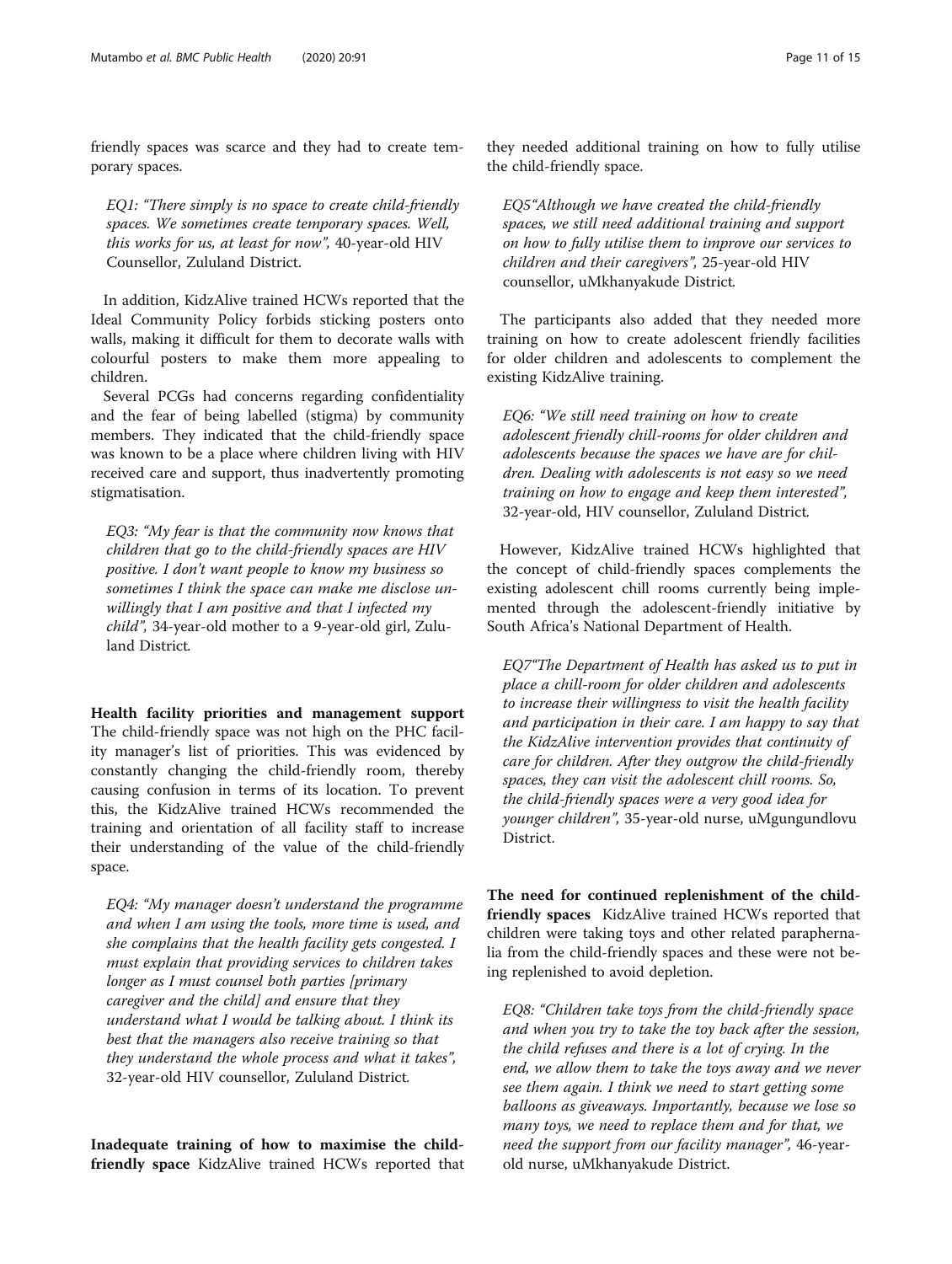Existing child-friendly spaces not appropriate for much older children Older children (9–12 years) were concerned that existing furniture, games and activities were inappropriate for them. They requested for KidzAlive to adopt an adolescent-friendly approach when developing interventions for older children.

EQ9: "I can't sit in those tiny pre-school chairs because I'm big. I would look ridiculous. Hence, I think we as older children need some space of our own. Some of the games that are played in these spaces are for much younger children. Maybe something for us older children will also improve our experiences of care. But I must say that healthcare workers are very attentive, and they now ask a lot of questions and allow me to ask questions. They provide simple answers which are easy to understand", 11-year-old girl, uMkhanyakude District.

# **Discussion**

The findings suggest that child-friendly spaces contribute to the centredness of care for children in PHCs. This was evidenced by the increased involvement and participation of children, increased PCGs participation in the care of their children and the positive transformation of the PHC to a therapeutic environment for children. Several barriers impeding the success of child-friendly spaces were reported, including space constraints; clashing health facility priorities; inadequate management support; inadequate training on how to maximise the child-friendly spaces, and their inappropriateness for older children.

The existence of child-friendly spaces has created a common ground for HCW-child-PCG engagement. Child-friendly spaces have also helped in creating a conducive environment for discussing issues to do with disclosure due to its sensitivity to the use of ageappropriate activities that involve children, their PCGs and HCWs. Consistent with a study conducted in Nigeria, the creation of a child-friendly clinic yielded positive health outcomes among children including adherence to medication, retention in care, a reduced loss to follow-up in children and improved care experiences [\[22](#page-13-0)].

Child-friendly spaces have also contributed to the creation of a learning environment for children where they learn through play using play paraphernalia that is familiar, to which they can relate. This has contributed to their increased understanding of HIV and reduced their fear of HCWs and the PHC facility in general, by providing a pleasant diversion. Play therapy tools and techniques used in these child-friendly spaces, such as storytelling, play dough, art and puppets were perceived

to be complementary to the child-friendly space. These play therapy techniques were perceived to be effective, especially during the provision of HIV services to younger children. Such techniques helped to prepare children for painful procedures such as pricking during HIV testing and needle injections when drawing blood for viral load assessments. Similar findings were reported in several studies reporting the outcomes of providing children with pre-operative care in child-friendly environments where children and their PCGs experienced reduced anxiety. Medical procedures often trigger anxiety [[63](#page-14-0)–[67\]](#page-14-0).

The findings also suggest that child-friendly spaces have a positive transformative effect on children and PCGs' perception of the quality of care at the PHC facility. Similar findings were reported in Nigeria where the child-friendly clinic had increased healthcare seeking for children living with HIV [[22\]](#page-13-0).

The child-friendly space was perceived to be an ageappropriate innovation in HIV care for children, as they create a safe space for children to express themselves, share their experiences and be involved in their own care. This resonates with the general philosophy of a rights-based approach  $[14]$  $[14]$ . Consistent with the findings of the studies conducted in Sri Lanka, Uganda, Yemen, the child-friendly space approach has made it easier for the KidzAlive trained HCWs to provide a more informed service and subsequently refer children to other service providers [[39](#page-13-0), [43](#page-13-0)].

Children highlighted that the colourful environment provided through child-friendly spaces appealed to them, which made them forget why they were at the health facility. This is in line with findings from several studies reporting the importance of aesthetics in healthcare spaces for children  $[68]$  $[68]$  $[68]$ . Particularly outstanding is a study assessing children's perceptions of the paediatric ward in Malaysia which reported that bright colours were perceived to create a cheerful ambience in the paediatric ward. This improved the patients' mood, lessened anxiety and depression [[64,](#page-14-0) [68\]](#page-14-0).

While the experiences of all the beneficiaries of the child-friendly spaces were generally positive, nonversatility of the existing concept to suit older children above 10 years was an important challenge. However, this challenge may be minimised. For example, the South African National Department of Health can accelerate the creation of adolescent-friendly spaces through its National Adolescent-Friendly Clinics Initiative (NAFCI) to cater for older children [\[69](#page-14-0), [70\]](#page-14-0). Doing so will ensure continuity of care from childhood to adolescence in PHC settings in South Africa.

In addition, limited support of the concept of childfriendly spaces by facility management requires attention. Suggestions made by KidzAlive trained HCWs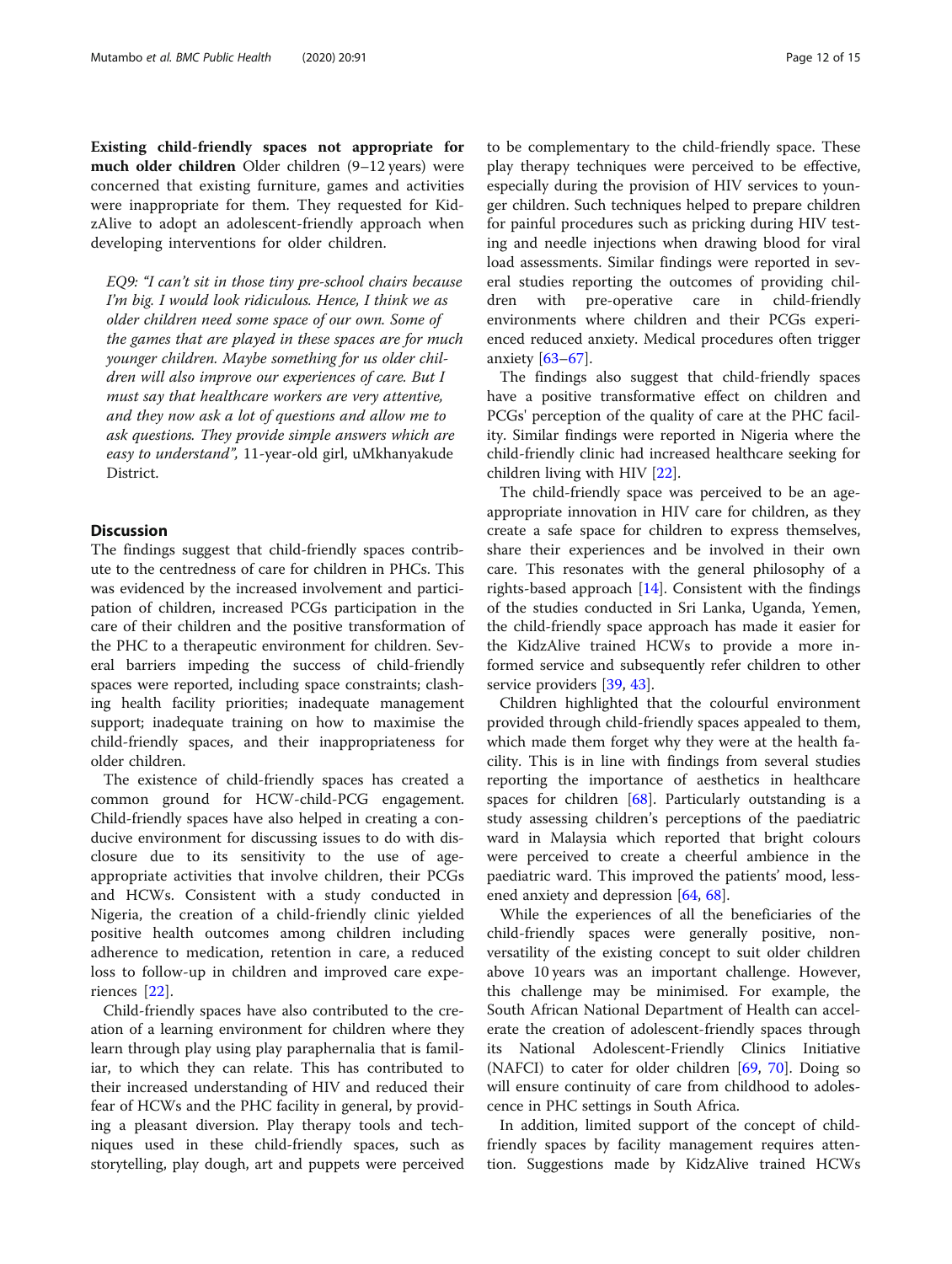regarding the training of PHC facility management on child-friendly approaches are worth noting. Such trainings are improtant because they provide opportunities for promoting stakeholder buy-in. Several studies suggest that PHC facility management training before initiating innovative healthcare programmes is beneficial to their success as it increases their buy-in and support [[71](#page-14-0)–[75](#page-14-0)].

Lastly, the current PHC policy inhibits the creation of child-friendly spaces, particularly the existing Ideal Community Policy [[76](#page-14-0)] that prohibits sticking of any posters or drawings on the facility's walls. This makes decorating of the child-friendly room or child-friendly space difficult. It also makes it difficult for children to showcase their artistic masterpieces drawn during sessions, yet these are important to fostering their ownership of the space.

#### Implications of the study

This study provided the much-needed evidence from healthcare users and healthcare providers pertaining to the implementation of child-friendly spaces and how they have influenced healthcare provision for children. It contributes to building the corpus of evidence on childfriendly approaches to HIV care for children. The study also provides a reflective opportunity to PHC managers about child-friendly spaces and their potential contribution for possible scale-up.

# Limitations

The major limitation of KidzAlive is that that study does not address the socio-demographic background of the children and their PCGs under KidzAlive, which could have given readers more insight into their responses and experiences. An additional limitation is the fact that we did not interview health facility managers and other district managers who could have provided valuable information which could improve the intervention. Furthermore, we neither returned the transcripts to participants for comment and/or correction nor did we share our findings with the participants for them to provide feedback. These two critical steps in qualitative research were omitted due to funding constraints and challenges with accessing the child-PCG pairs. Lastly, due to the qualitative nature of the study, we cannot generalise the findings to other facilities where childfriendly spaces have been created. However, the study served its purpose of providing insight into userprovider experiences of the new concept of childfriendly spaces in PHC settings in KwaZulu-Natal, South Africa. The findings also demonstrate the acceptability and utility of child-friendly spaces intervention in PHC facilities. This study paves way for complementary

rigorous studies that can determine the impact of these child-friendly spaces on children's health outcomes.

#### Conclusion

The child-friendly spaces intervention complements the adolescent-friendly initiatives currently being implemented by the National Department of Health of South Africa. It also contributes to the knowledge of how child-centred care approaches such as child-friendly spaces can contribute to the delivery of age-appropriate and client-centred HIV care for children aged 5–12 years, especially in resource constrained settings.

#### Abbreviations

HCWs: Healthcare Workers; IOM: Institute of medicine; PCGs: Primary caregivers; PHC: Primary healthcare Clinics; RA: Research Assistants; UNCRC: United Nations Convention on the Rights of the Child; UNICEF: United Nations Children's Fund

# Acknowledgements

We are very grateful to the study participants.

#### Authors' contributions

CM and KH conceived the study. CM and KS collected the data with the assistance of research assistants. CM and KS were involved in the content analysis. CM wrote the first draft of the manuscript. KH and KS reviewed all the drafts. All authors read and approved the final version submitted. CM takes responsibility for the integrity of the data presented in this paper.

#### Funding

This study was funded by the University of KwaZulu-Natal's College of Health Sciences PhD scholarship awarded to the first author in 2018. The funders of this manuscript had no role in the design, collection, analysis, interpretation and the write-up of this manuscript.

#### Availability of data and materials

Qualitative interview transcripts and the corresponding NVivo files are only visible to the direct research team and are not publicly available in accordance with permissions stated in the Ethics Approval from the KwaZulu-Natal Biomedical Ethics Committee (BREC).

#### Ethics approval and consent to participate

Ethical clearance for this study was obtained from the University of KwaZulu-Natal's Biomedical Research Ethics Committee (BREC) (Approval BE 298/18) and Directorate for Health Research and knowledge management (KZ\_201809\_011). Gate keeper persions were obtained from the HIV, AIDS and STIs Directorate at the KwaZulu-Natal Department of Health Provincial Office and the Zoë-life Directorate, respectively. We sought written informed consent from all adult participants prior to conducting the respective interviews. We also sought parental consent in writing. Lastly, we obtained childassent from all the children that participated in the study using a childfriendly story-based information sheet and assent form.

#### Consent for publication

Not applicable.

#### Competing interests

The authors declare that they have no competing interests. The authors declare that they have no financial or personal relationship(s) that may have inappropriately influenced them in writing this article.

#### Author details

<sup>1</sup>The Discipline of Public Health Medicine, School of Nursing and Public Health, University of KwaZulu-Natal, Howard College Campus, King George Avenue, Durban 4041, South Africa. <sup>2</sup>The Discipline of Psychology, School of Applied Human Sciences, University of KwaZulu-Natal, Office IX06 TB Davies Ext, Howard College Campus, Durban 4041, South Africa. <sup>3</sup>School of Nursing & Public Health, College of Health Sciences, University of KwaZulu-Natal,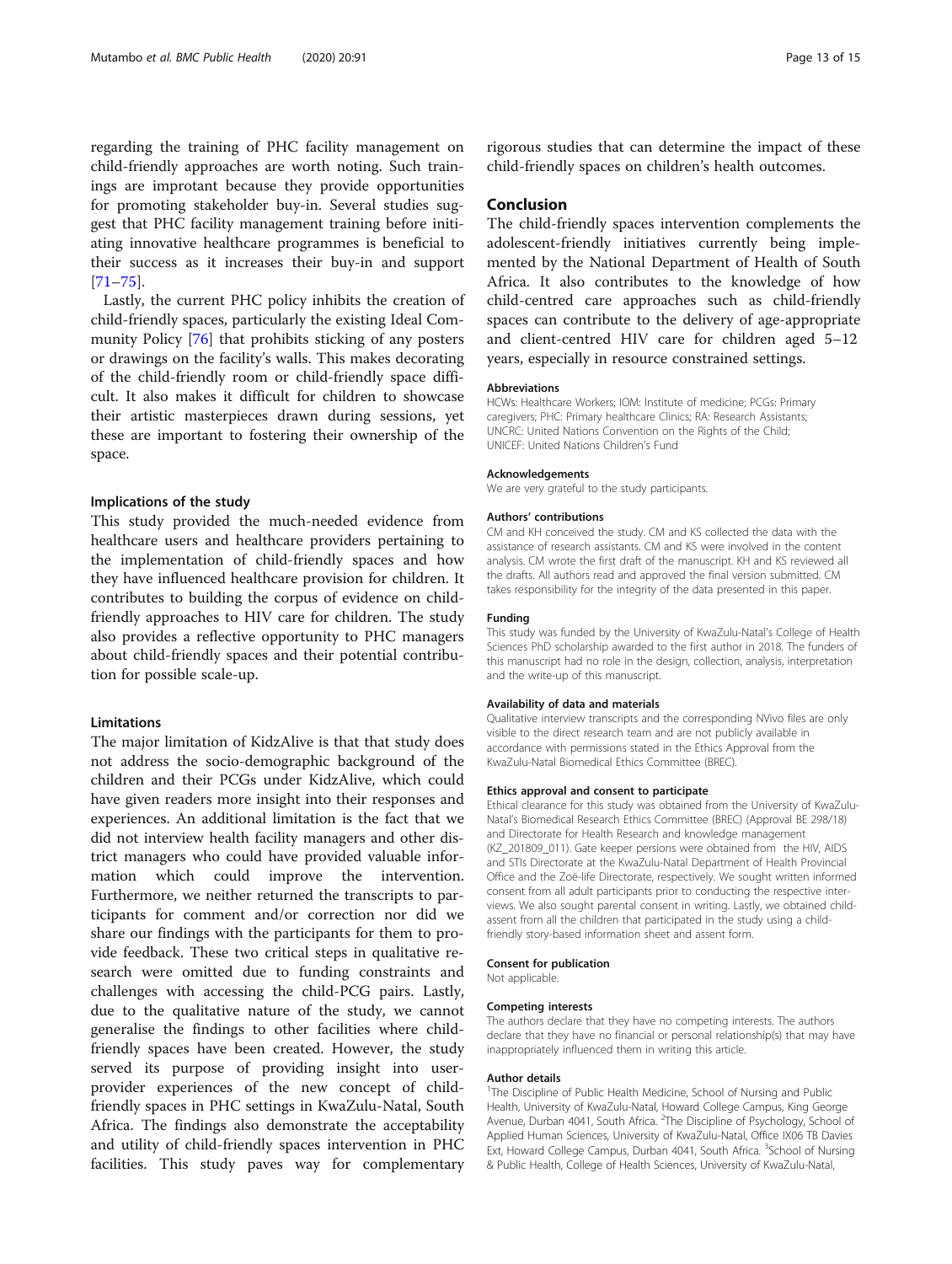### <span id="page-13-0"></span>Received: 22 May 2019 Accepted: 30 September 2019 Published online: 21 January 2020

#### References

- 1. Domek GJ. Debunking common barriers to pediatric HIV disclosure. J Trop Pediatr. 2010;56:440–2.
- The LCAHJTLC, health a. Children and youth are crucial in the global AIDS response. Lancet Child Adolesc Health. 2018;2(9):621.
- 3. Coyne I, O'Mathúna DP, Gibson F, Shields L, Leclercq E, Sheaf G. Interventions for promoting participation in shared decision-making for children with cancer. Cochrane Database Syst Rev. 2016;11:CD008970.
- 4. Oliveras C, Cluver L, Bernays S, Armstrong A. Nothing about us without RIGHTS—meaningful engagement of children and youth: from research prioritization to clinical trials, implementation science, and policy. J Acquir Immune Defic Syndr. 2018;78(1):S27.
- Mark D, Geng E, Vorkoper S, Essajee S, Bloch K, Willis N, et al. Making implementation science work for children and adolescents living with HIV. J Acquir Immune Defic Syndr. 2018;78(1):S58.
- 6. Ford K, Dickinson A, Water T, Campbell S, Bray L, Carter B. Child centred care: challenging assumptions and repositioning children and young people. J Pediatr Nurs. 2018;43:e39–43.
- 7. MacKean GL, Thurston WE, Scott CM. Bridging the divide between families and health professionals' perspectives on family-centred care. Health Expect. 2005;8(1):74–85.
- Baker AJB. Crossing the quality chasm: a new health system for the 21st century. BMJ. 2001;323:1192.
- 9. Carter B, Bray L, Dickinson A, Edwards M, Ford K. Child-centred nursing: promoting critical thinking: sage; 2014.
- 10. Kilkelly U, Savage E. Child-friendly healthcare; 2013.
- 11. Donnelly M, Kilkelly U. Child-friendly healthcare: delivering on the right to be heard. Med Law Rev. 2011;19(1):27–54.
- 12. Coyne I, Holmström I, Söderbäck M. Centeredness in healthcare: a concept synthesis of family-centered care, person-centered care and child-centered care. J Pediatr Nurs. 2018;42:45–56.
- 13. Jo Delaney L. Patient-centred care as an approach to improving health care in Australia. Collegian. 2018;25(1):119–23.
- 14. Ford K, Campbell S, Carter B, Earwaker L. The concept of child-centered care in healthcare: a scoping review protocol. JBI Database System Rev Implement Rep. 2018;16(4):845–51.
- 15. Foster M. A new model: the family and child centered care model. Nursing Praxis New Zealand. 2015;31(3):4–7.
- 16. Birch J, Curtis P, James A. Sense and sensibilities: in search of the childfriendly hospital. Built Environ. 2007;33(4):405–16.
- 17. Taylor B. Giving children and parents a voice-the parents' perspective. Paediatr Nurs. 2006;18(9):20.
- 18. Majamanda MD, Munkhondya TEM, Simbota M, Chikalipo M. Family centered care versus child centered care: the malawi context. Health. 2015; 7(06):741.
- 19. Burrows L, Wright JJS, Education, Society. The good life: New Zealand children's perspectives on health and self. Sport Educ Soc. 2004;9(2):193–205.
- 20. Mutambo C, Hlongwana KJ. Healthcare Workers' Perspectives on the Barriers to Providing HIV Services to Children in Sub-Saharan Africa. AIDS Res Treat. 2019;2019:8056382.
- 21. Gyamfi E, Okyere P, Appiah-Brempong E, Adjei RO, Mensah KA. Benefits of disclosure of HIV status to infected children and adolescents: perceptions of caregivers and health care providers. J Assoc Nurses AIDS Care. 2015;26: 770–80.
- 22. Ugwu OR. Impact of a child-friendly clinic on retention of HIV-infected children in care: an intervention study. Nigerian J Paediatr. 2017;44(4):175–9.
- 23. Putta N, Lovich R, Kean S, Mark D. A child-centered approach for HIV programs; 2018.
- 24. O'Malley G, Beima-Sofie K, Feris L, Shepard-Perry M, Hamunime N, John-Stewart G, et al. "If I take my medicine, I will be strong:" Evaluation of a pediatric HIV disclosure intervention in Namibia. J Assoc Nurses AIDS Care. 2015;68(1):e1.
- 25. Brandt L, Beima-Sofie K, Hamunime N, Shepard M, Ferris L, Ingo P, et al. Growing-up just like everyone else: key components of a successful pediatric HIV disclosure intervention in Namibia. AIDS. 2015;29(Suppl 1):S81.
- 26. Health SANDo. Disclosure guidelines for children and adolescents in the context of HIV, TB and non-communicable diseases. [http://www.health.gov.](http://www.health.gov.za/index.php/hiv-aids-tb-and-maternal-and-child-health?download=1696:hiv-disclosure-guideline-for-children-and-adolescent-2016-1) [za/index.php/hiv-aids-tb-and-maternal-and-child-health?download=1696:hiv](http://www.health.gov.za/index.php/hiv-aids-tb-and-maternal-and-child-health?download=1696:hiv-disclosure-guideline-for-children-and-adolescent-2016-1)[disclosure-guideline-for-children-and-adolescent-2016-1](http://www.health.gov.za/index.php/hiv-aids-tb-and-maternal-and-child-health?download=1696:hiv-disclosure-guideline-for-children-and-adolescent-2016-1).
- 27. Organization WH. Guideline on HIV disclosure counselling for children up to 12 years of age. 2011.
- 28. Gyamfi E, Okyere P, Enoch A, Appiah-Brempong E, Rights H. Prevalence of, and barriers to the disclosure of HIV status to infected children and adolescents in a district of Ghana. BMC Int Health Hum Rights. 2017;17(1):8.
- 29. Oti SO. HIV and noncommunicable diseases: a case for health system building. Curr Opin HIV AIDS. 2013;8(1):65–9.
- 30. Pasricha A, Deinstadt RTM, Moher D, Killoran A, Rourke SB, Kendall CE. Chronic care model decision support and clinical information systems interventions for people living with HIV: a systematic review. J Gen Intern Med. 2013;28(1):127–35.
- 31. Lambert V, Coad J, Hicks P, Glacken M. Young children's perspectives of ideal physical design features for hospital-built environments. J Child Health Care. 2014;18(1):57–71.
- 32. Creswell JWJL, Publications TOS. Research design: qualitative and mixed methods approaches; 2009.
- 33. Hamdan AB, AlShammary S, Tamani JC, Peethambaran S, Hussein M, AlHarbi M. The impact of creating a child-friendly hospital environment in pediatric cancer patients and their families in comprehensive cancer center at King Fahad Medical city. Curr Pediatr Res. 2016;20[.http://www.currentpediatrics.com/articles/](http://www.currentpediatrics.com/articles/articles/the-impact-of-creating-a-childfriendly-hospital-environment-in-pediatric-cancer-patients-and-their-families-in-comprehensive-cance.html) [articles/the-impact-of-creating-a-childfriendly-hospital-environment-in-pediatric](http://www.currentpediatrics.com/articles/articles/the-impact-of-creating-a-childfriendly-hospital-environment-in-pediatric-cancer-patients-and-their-families-in-comprehensive-cance.html)[cancer-patients-and-their-families-in-comprehensive-cance.html](http://www.currentpediatrics.com/articles/articles/the-impact-of-creating-a-childfriendly-hospital-environment-in-pediatric-cancer-patients-and-their-families-in-comprehensive-cance.html).
- Weber FS. The influence of playful activities on children's anxiety during the preoperative period at the outpatient surgical center. J Pediatr (Rio J). 2010; 86(3):209–14.
- 35. McCarthy EA, Subramaniam HL, Prust ML, Prescott MR, Mpasela F, Mwango A, et al. Quality improvement intervention to increase adherence to ART prescription policy at HIV treatment clinics in Lusaka, Zambia: A cluster randomized trial. PloS one. 2017;12(4):e0175534.
- 36. ISTCA. Child friendly spaces in emergencies: a handbook for save the children staff. Save the Children; 2008.
- 37. Metzler J, Atrooshi A, Khudeda E, Ali D, Ager A. Evaluation of child friendly spaces. In: Iraq field study report: a MoLSA-implemented CFS in Domiz Refugee Camp: World Vision International, Columbia University Mailman School of Public Health and UNICEF; 2014. [https://www.researchgate.net/](https://www.researchgate.net/profile/Janna_Metzler/publication/272815902_Iraq_SC_CFS_Evaluation_Field_Study_Report/links/54ef42840cf2432ba6563830.pdf) [profile/Janna\\_Metzler/publication/272815902\\_Iraq\\_SC\\_CFS\\_Evaluation\\_](https://www.researchgate.net/profile/Janna_Metzler/publication/272815902_Iraq_SC_CFS_Evaluation_Field_Study_Report/links/54ef42840cf2432ba6563830.pdf) [Field\\_Study\\_Report/links/54ef42840cf2432ba6563830.pdf.](https://www.researchgate.net/profile/Janna_Metzler/publication/272815902_Iraq_SC_CFS_Evaluation_Field_Study_Report/links/54ef42840cf2432ba6563830.pdf)
- 38. UNICEF. Principles for child friendly spaces in emergencies. UNICEF; 2011.
- 39. WVI. Child friendly spaces: a structured review of the current evidence-base: World Vision International; 2012.
- 40. Davis K, Iltus S. A practical guide for developing child friendly spaces. New York: UNICEF; 2009.
- 41. Kostelny K, Wessells M. Child-friendly spaces: Promoting children's resiliency amidst war. In Handbook of resilience in children of war. New York: Springer; pp. 119–129.
- 42. Madfis J, Martyris D, Triplehorn C. Emergency safe spaces in Haiti and the Solomon Islands. Disasters. 2010;34(3):845–64.
- 43. Sabina N. Report of emergency response evalutation and lessons learned of response in Satkhira flood 2011: Sunderban Sub cluster on child protection in emergencies; 2012. [https://reliefweb.int/sites/reliefweb.int/files/resources/](https://www.reliefweb.int/sites/reliefweb.int/files/resources/CFS_Literature_Review_final_Aug_2012.pdf) [CFS\\_Literature\\_Review\\_final\\_Aug\\_2012.pdf.](https://www.reliefweb.int/sites/reliefweb.int/files/resources/CFS_Literature_Review_final_Aug_2012.pdf)
- 44. SADoH. Psychosocial support for children and adolescents infected and affected by HIV and AIDS. South African Department of Health. [http://www.](http://www.health.gov.za/index.php/shortcodes/2015-03-29-10-42-47/2015-04-30-08-18-10/2015-04-30-08-25-54?download=594:psychological-support-pss-for-children-and-adolescents-infected-and-affected-by-hiv-and-aids) [health.gov.za/index.php/shortcodes/2015-03-29-10-42-47/2015-04-30-08-1](http://www.health.gov.za/index.php/shortcodes/2015-03-29-10-42-47/2015-04-30-08-18-10/2015-04-30-08-25-54?download=594:psychological-support-pss-for-children-and-adolescents-infected-and-affected-by-hiv-and-aids) [8-10/2015-04-30-08-25-54?download=594:psychological-support-pss-for](http://www.health.gov.za/index.php/shortcodes/2015-03-29-10-42-47/2015-04-30-08-18-10/2015-04-30-08-25-54?download=594:psychological-support-pss-for-children-and-adolescents-infected-and-affected-by-hiv-and-aids)[children-and-adolescents-infected-and-affected-by-hiv-and-aids.](http://www.health.gov.za/index.php/shortcodes/2015-03-29-10-42-47/2015-04-30-08-18-10/2015-04-30-08-25-54?download=594:psychological-support-pss-for-children-and-adolescents-infected-and-affected-by-hiv-and-aids)
- 45. Wong V, Macleod I, Gilks C, Higgins D, Crowley S. The lost children of universal access – issues in scaling-up HIV testing and counselling. Vulnerable Children Youth Stud. 2006;1(1):44–55.
- 46. Rwemisisi J, Wolff B, Coutinho A, Grosskurth H, Whitworth J. 'What if they ask how I got it?' Dilemmas of disclosing parental HIV status and testing children for HIV in Uganda. Health Policy Plan. 2008;23:36–42.
- 47. Mkwanazi N, Rochat T, Coetzee B, Bland R. Mothers' and health workers' perceptions of participation in a child-friendly health initiative in rural South Africa. Health. 2013;5:2137.